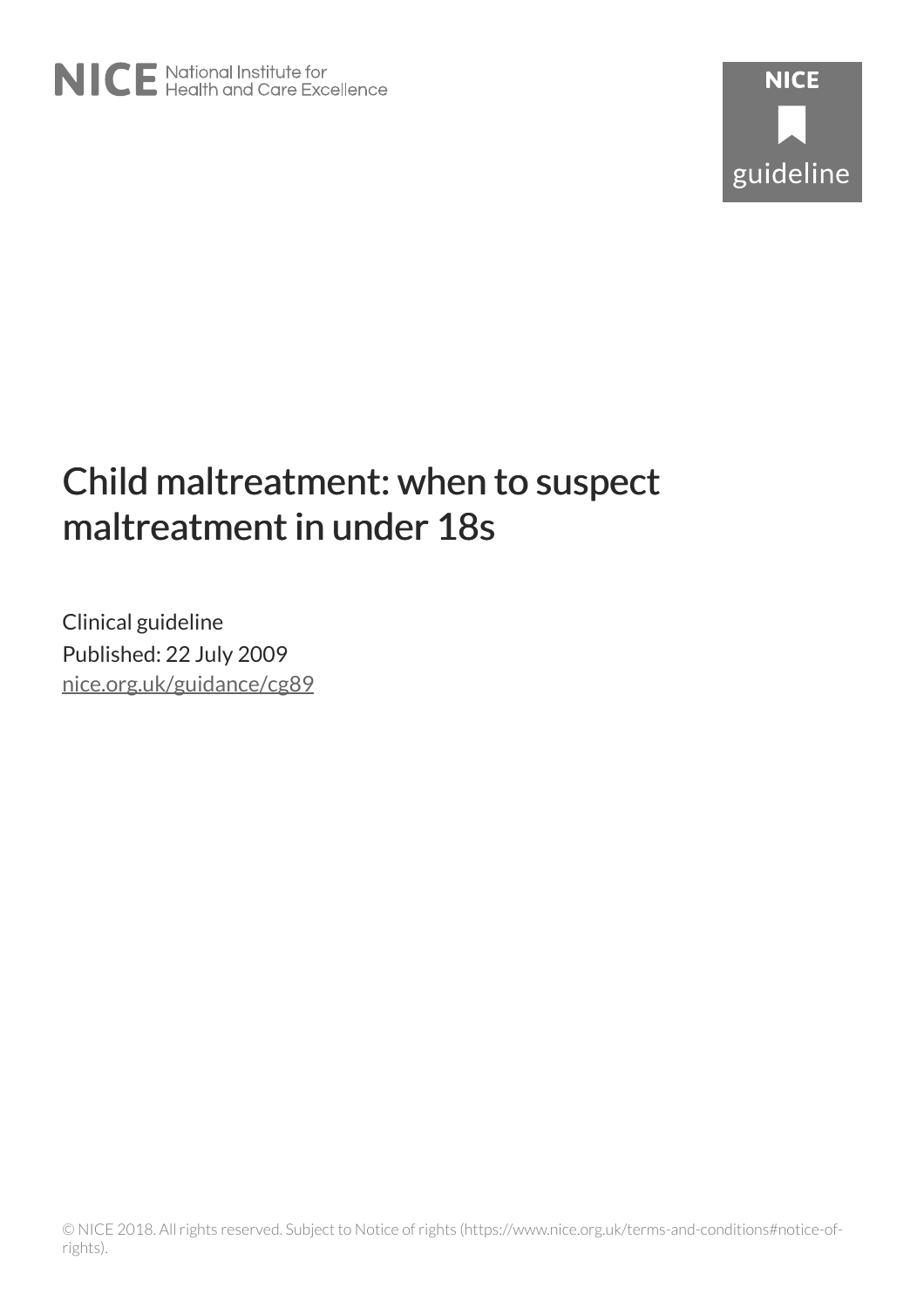# Your responsibility

The recommendations in this guideline represent the view of NICE, arrived at after careful consideration of the evidence available. When exercising their judgement, professionals and practitioners are expected to take this guideline fully into account, alongside the individual needs, preferences and values of their patients or the people using their service. It is not mandatory to apply the recommendations, and the guideline does not override the responsibility to make decisions appropriate to the circumstances of the individual, in consultation with them and their families and carers or guardian.

Local commissioners and providers of healthcare have a responsibility to enable the guideline to be applied when individual professionals and people using services wish to use it. They should do so in the context of local and national priorities for funding and developing services, and in light of their duties to have due regard to the need to eliminate unlawful discrimination, to advance equality of opportunity and to reduce health inequalities. Nothing in this guideline should be interpreted in a way that would be inconsistent with complying with those duties.

Commissioners and providers have a responsibility to promote an environmentally sustainable health and care system and should [assess and reduce the environmental impact of implementing](https://www.nice.org.uk/about/who-we-are/sustainability) [NICE recommendations](https://www.nice.org.uk/about/who-we-are/sustainability) wherever possible.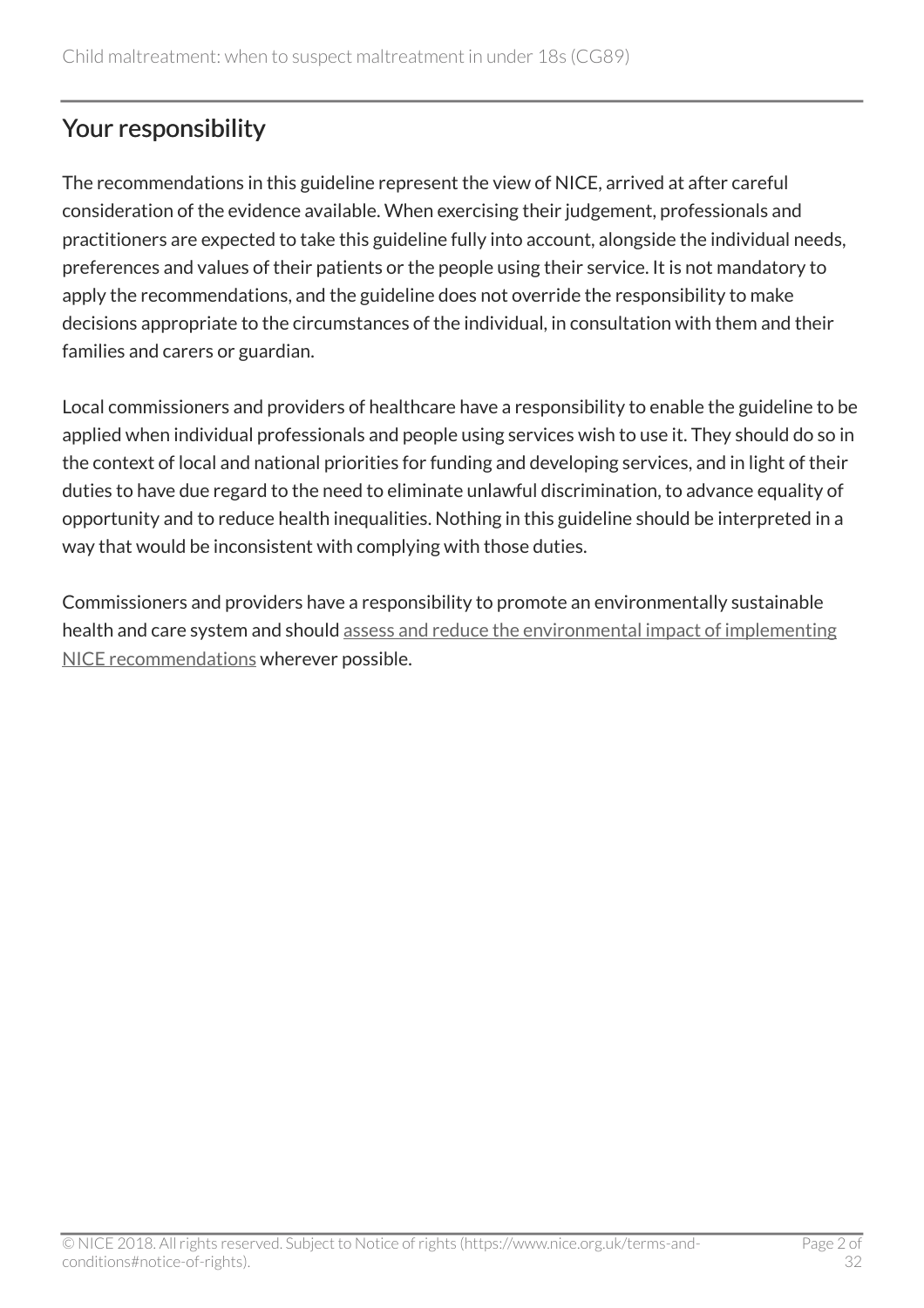# Contents

| $\overline{4}$ |
|----------------|
| $\overline{4}$ |
| 5              |
| 9              |
| 9              |
| 10             |
| 12             |
| 18             |
| 21             |
| 23             |
| 27             |
| 29             |
| 29             |
| 29             |
| 29             |
| 30             |
| 30             |
| 30             |
| 31             |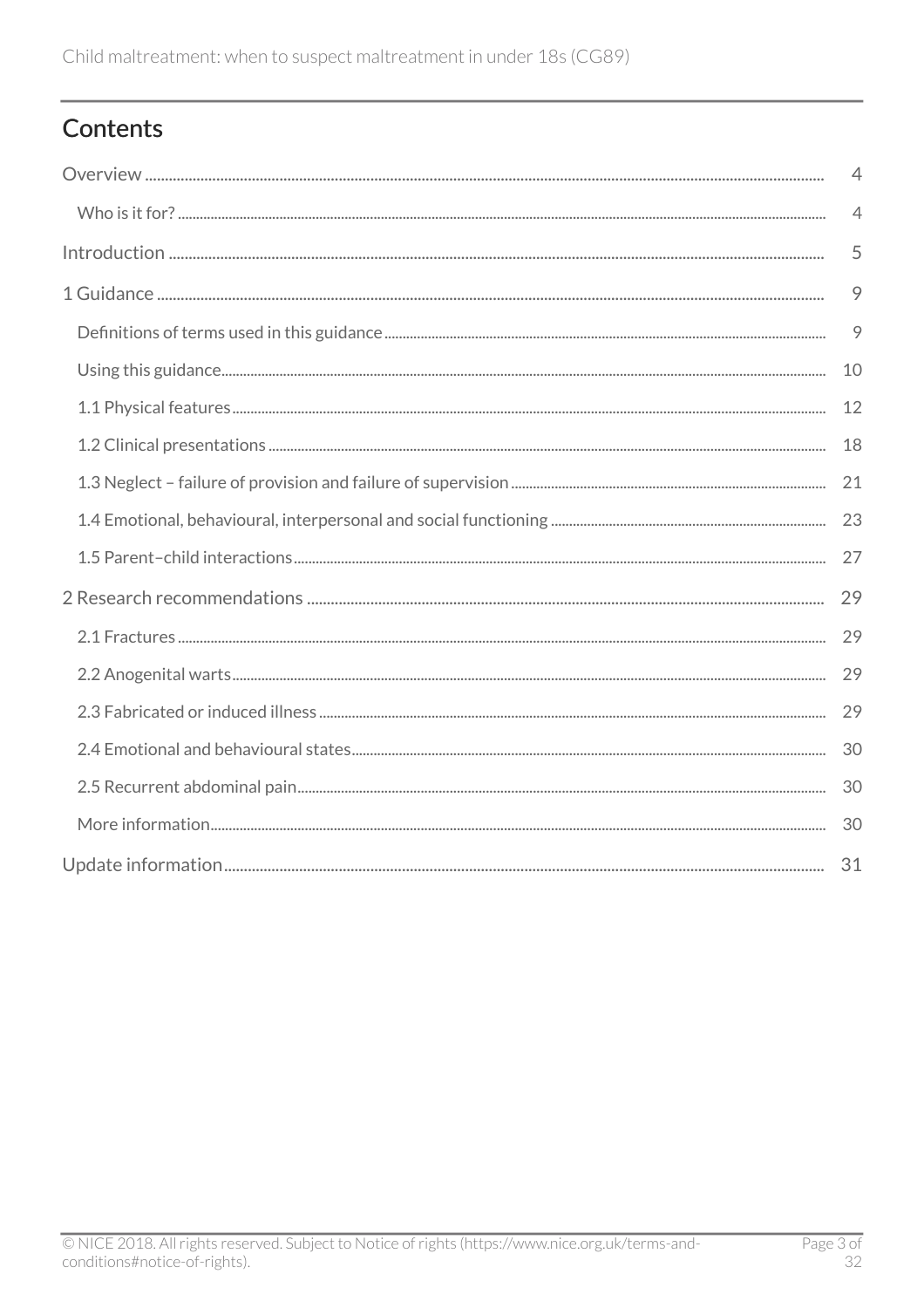# <span id="page-3-0"></span>**Overview**

This guideline covers the signs of possible child maltreatment in children and young people aged under 18 years. It aims to raise awareness and help health professionals who are not child protection specialists to identify the features of physical, sexual and emotional abuse, neglect and fabricated or induced illness.

# <span id="page-3-1"></span>*Who is it for?*

• Healthcare professionals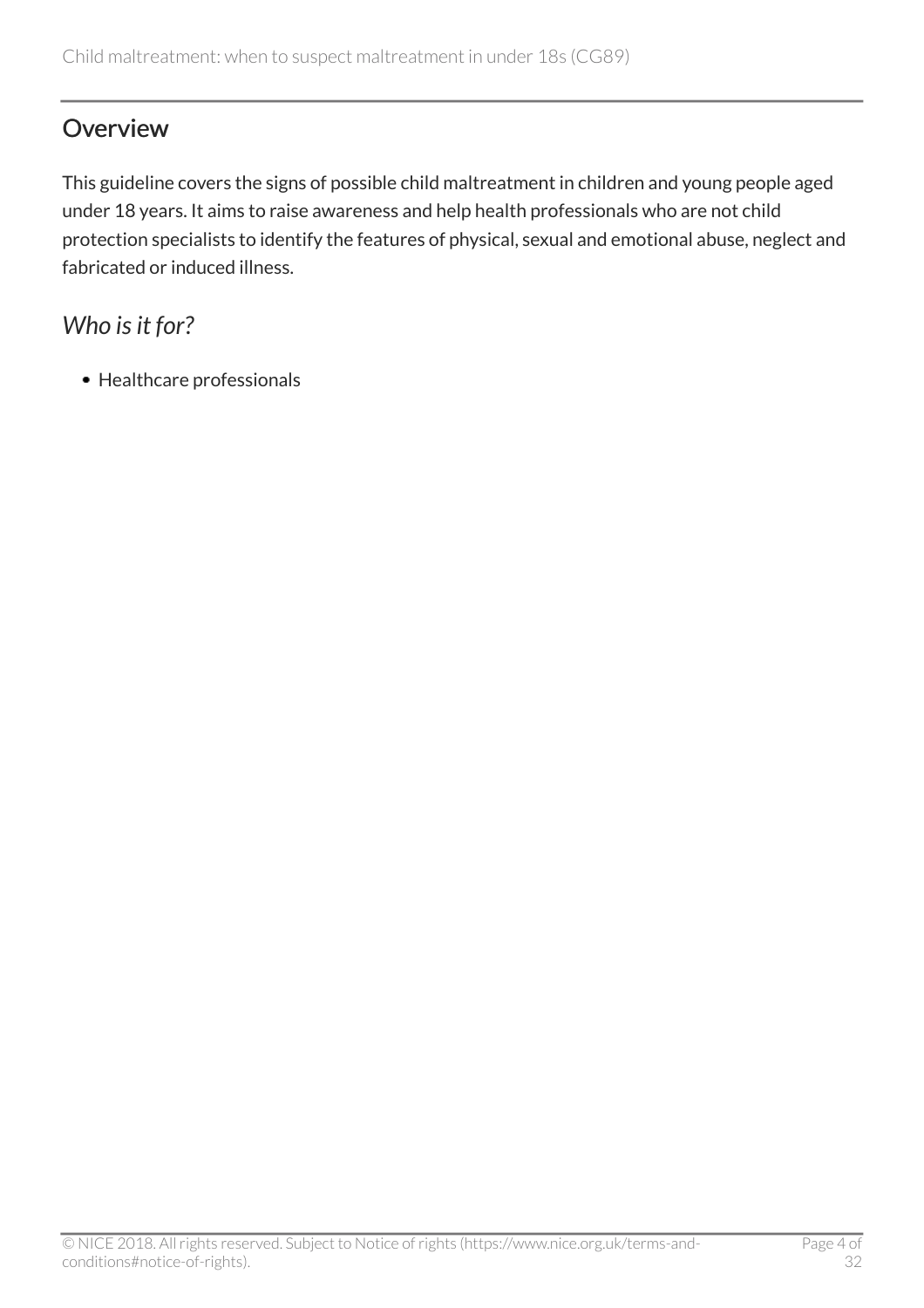# <span id="page-4-0"></span>Introduction

This guidance provides a summary of clinical features associated with child maltreatment (alerting features) that may be observed when a child presents to healthcare professionals. Its purpose is to raise awareness and help healthcare professionals who are not specialists in child protection to identify children who may be being maltreated. It does not give healthcare professionals recommendations on how to diagnose, confirm or disprove child maltreatment.

Children may present with both physical and psychological symptoms and signs that constitute alerting features of one or more types of maltreatment, and maltreatment may be observed in parent– or carer–child interactions.

There is strong evidence of the harmful short- and long-term effects of child maltreatment. All aspects of the child's health, development and wellbeing can be affected. The effects of child maltreatment can last throughout adulthood and include anxiety, depression, substance misuse, and self-destructive, oppositional or antisocial behaviours. In adulthood, there may be difficulties in forming or sustaining close relationships, sustaining employment and parenting capacity. Physical abuse may result in lifelong disability or physical scarring and harmful psychological consequences, and may even be fatal. The National Service Framework (NSF) for Children, Young People and Maternity Services for England states 'The high cost of abuse and neglect both to individuals (and to society) underpins the duty on all agencies to be proactive in safeguarding children.'

#### **Definitions**

#### *Child maltreatment*

Child maltreatment includes neglect, physical, sexual and emotional abuse, and fabricated or induced illness. This guidance uses the definitions of child maltreatment as set out in the document 'Working together to safeguard children' $^{\left[ 1\right] }$  $^{\left[ 1\right] }$  $^{\left[ 1\right] }$ .

#### <span id="page-4-1"></span>*Age groups*

This guidance uses the following terms to describe children of different ages:

- infant (aged under 1 year)
- child (aged under 13 years)
- young person (aged 13–17 years).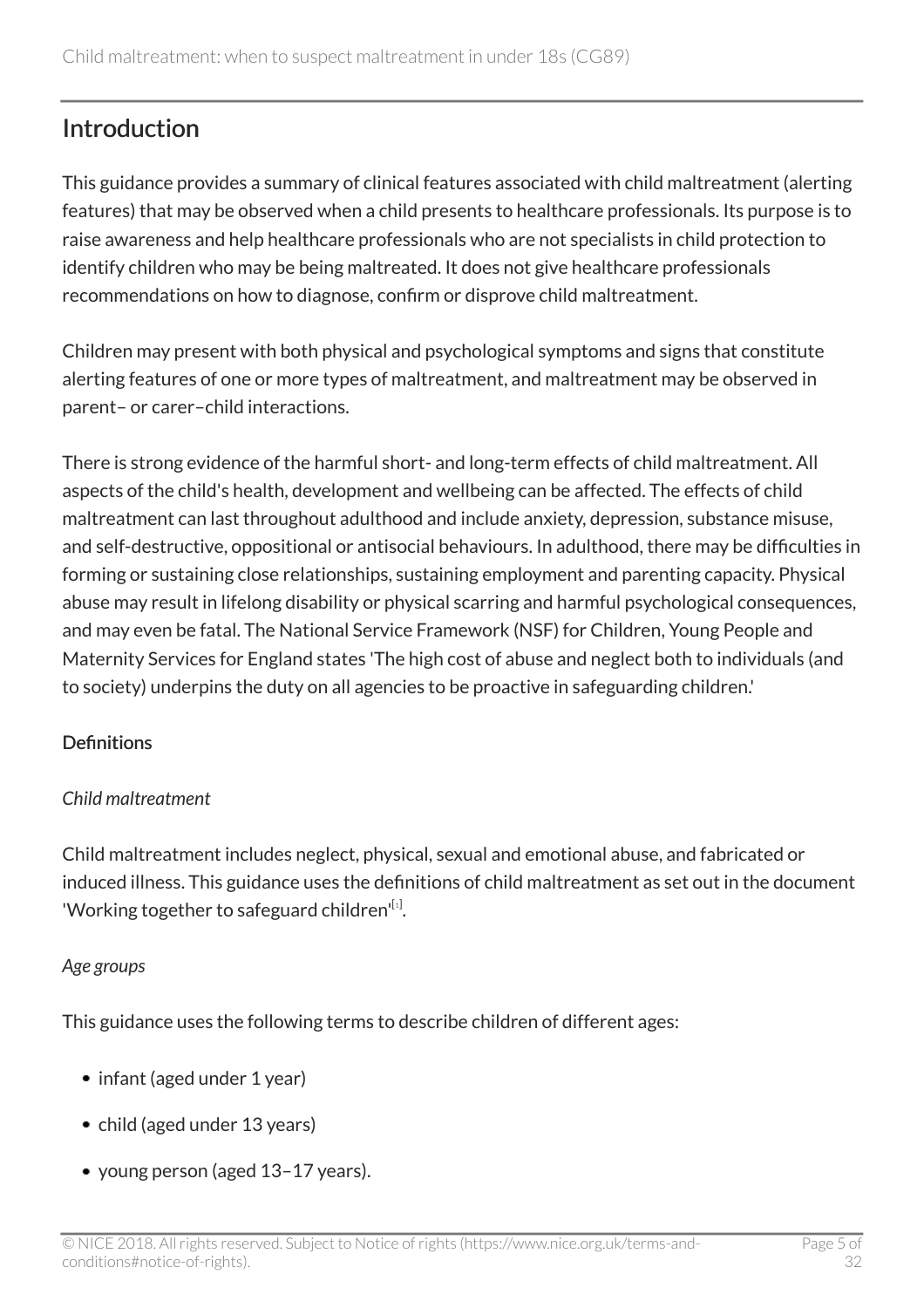#### Exclusions from the guideline

The following topics were outside the scope of this guideline and have therefore not been covered:

- risk factors for child maltreatment, which are well recognised. Examples include
	- parental or carer drug or alcohol misuse
	- parental or carer mental health problems
	- intra-familial violence or history of violent offending
	- previous child maltreatment in members of the family
	- known maltreatment of animals by the parent or carer
	- vulnerable and unsupported parents or carers
	- $-$  pre-existing disability in the child
- protection of the unborn child
- <span id="page-5-0"></span>• children who have died as a result of child maltreatment<sup>[[2](#page-7-1)]</sup>
- diagnostic assessment and investigations (for example, X-rays)
- treatment and care of the child if maltreatment is suspected
- how healthcare professionals should proceed once they suspect maltreatment
- healthcare professionals' competency, training and behaviour
- service organisation
- child protection procedures
- communication of suspicions to parents or carers, or the child or young person
- education and information for parents or carers, or the child or young person.

#### Communicating with and about the child or young person

Good communication between healthcare professionals and the child or young person, as well as with their families and carers, is essential. Communication should take into account additional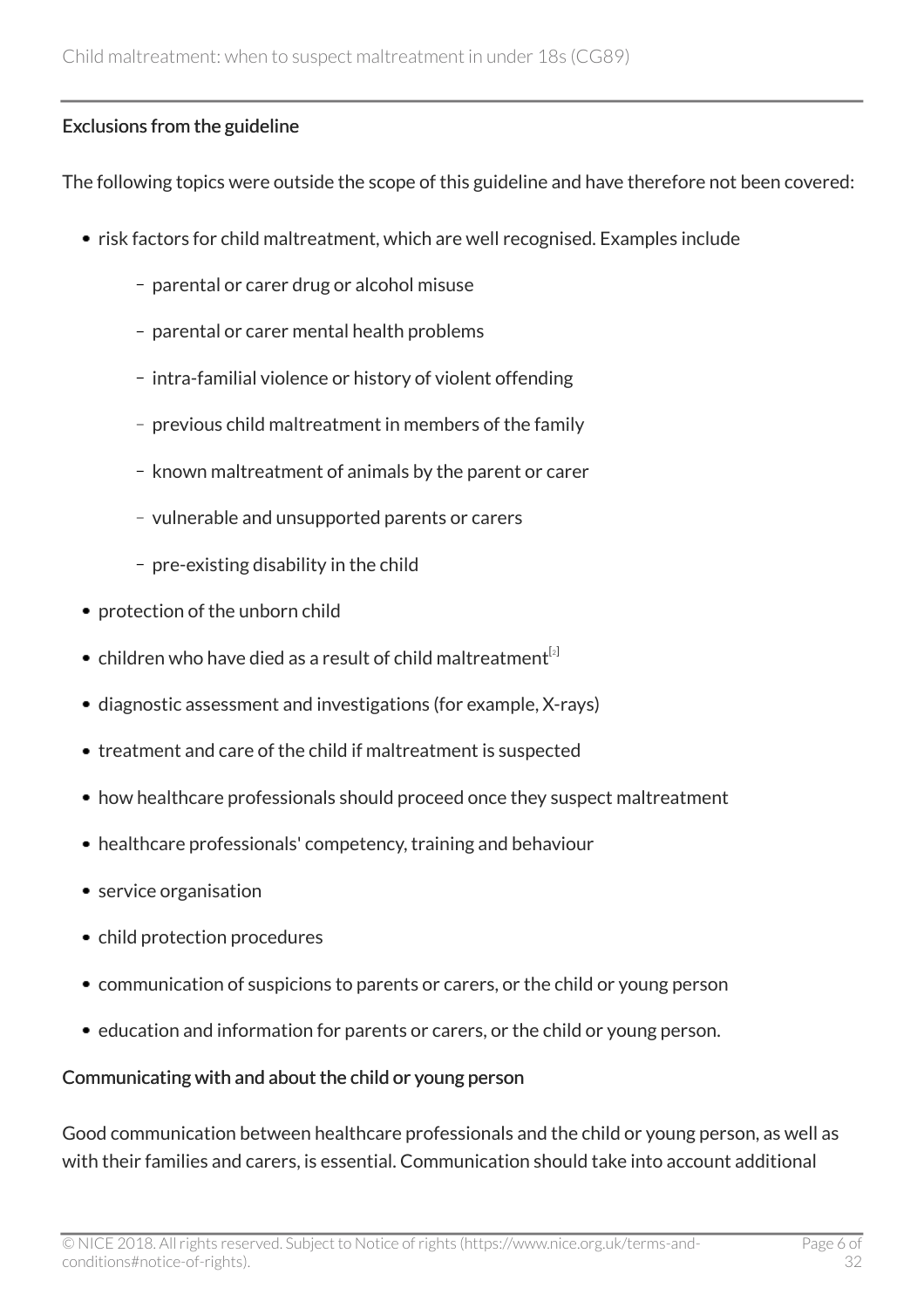needs such as physical, sensory or learning disabilities, or the inability to speak or read English. Consideration should be given to cultural needs of children or young people and their families and carers.

If healthcare professionals have concerns about sharing information with others, they should obtain advice from named or designated professionals for safeguarding children. If concerns are based on information given by a child, healthcare professionals should explain to the child when they are unable to maintain confidentiality, explore the child's concerns about sharing this information and reassure the child that they will continue to be kept informed about what is happening. When gathering collateral information from other health disciplines and other agencies, professionals need to use judgement about whether to explain to the family the need to gather this information for the overall assessment of the child.

#### Potential obstacles to recognising and responding to possible maltreatment

Healthcare professionals may come across many different obstacles in the process of identifying maltreatment but these should not prevent them from following the appropriate course of action to prevent further harm to the child or young person. Examples of potential obstacles include the following:

- Concern about missing a treatable disorder.
- Healthcare professionals are used to working with parents and carers in the care of children and fear losing a positive relationship with a family already under their care.
- Discomfort of disbelieving, thinking ill of, suspecting or wrongly blaming a parent or carer.
- Divided duties to adult and child patients and breaching confidentiality.
- An understanding of the reasons why the maltreatment might have occurred, and that there was no intention to harm the child.
- Losing control over the child protection process and doubts about its benefits.
- Stress.
- Personal safety.
- Fear of complaints.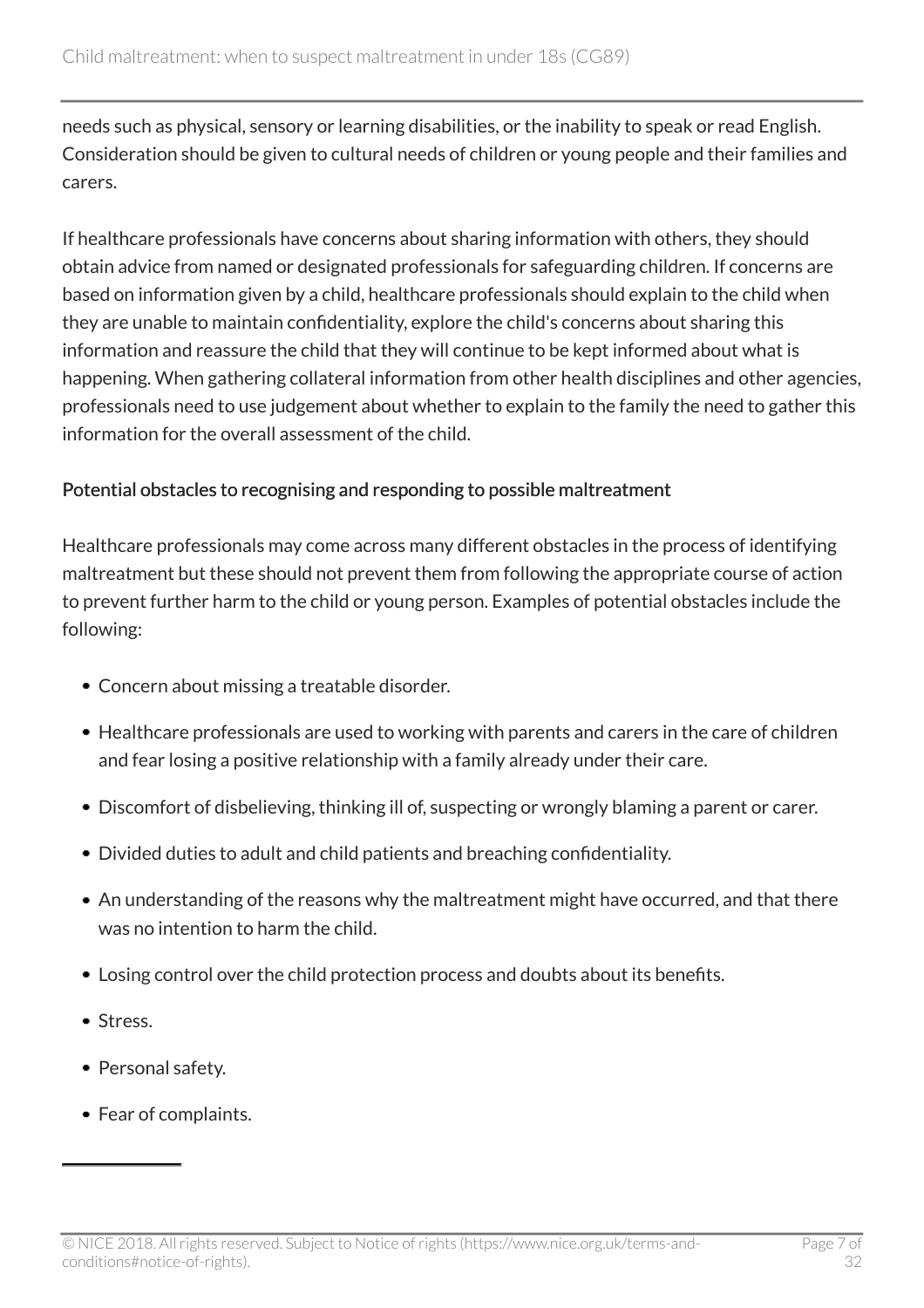<span id="page-7-0"></span>[[1](#page-4-1)] [Working together to safeguard children](http://www.dcsf.gov.uk/everychildmatters/safeguardingandsocialcare/safeguardingchildren/workingtogether/workingtogethertosafeguardchildren). Supplementary guidance to 'Working together' includes: Department of Health, Home Office (2000) Safeguarding children involved in prostitution; Department of Health, Home Office, Department for Education and Skills, Welsh Assembly Government (2002) Safeguarding children in whom illness is fabricated or induced; Home Office. Female Circumcision Act 1985, Female Genital Mutilation Act 2003, Home Office Circular 10/ 2004; Association of Directors of Social Services, Department of Education and Skills, Department of Health, Home Office, Foreign and Commonwealth Office (2004) Young people and vulnerable adults facing forced marriage.

<span id="page-7-1"></span> $^{\lbrack 2]}$  $^{\lbrack 2]}$  $^{\lbrack 2]}$ It should be noted that there are special procedures that should be followed when a child dies unexpectedly.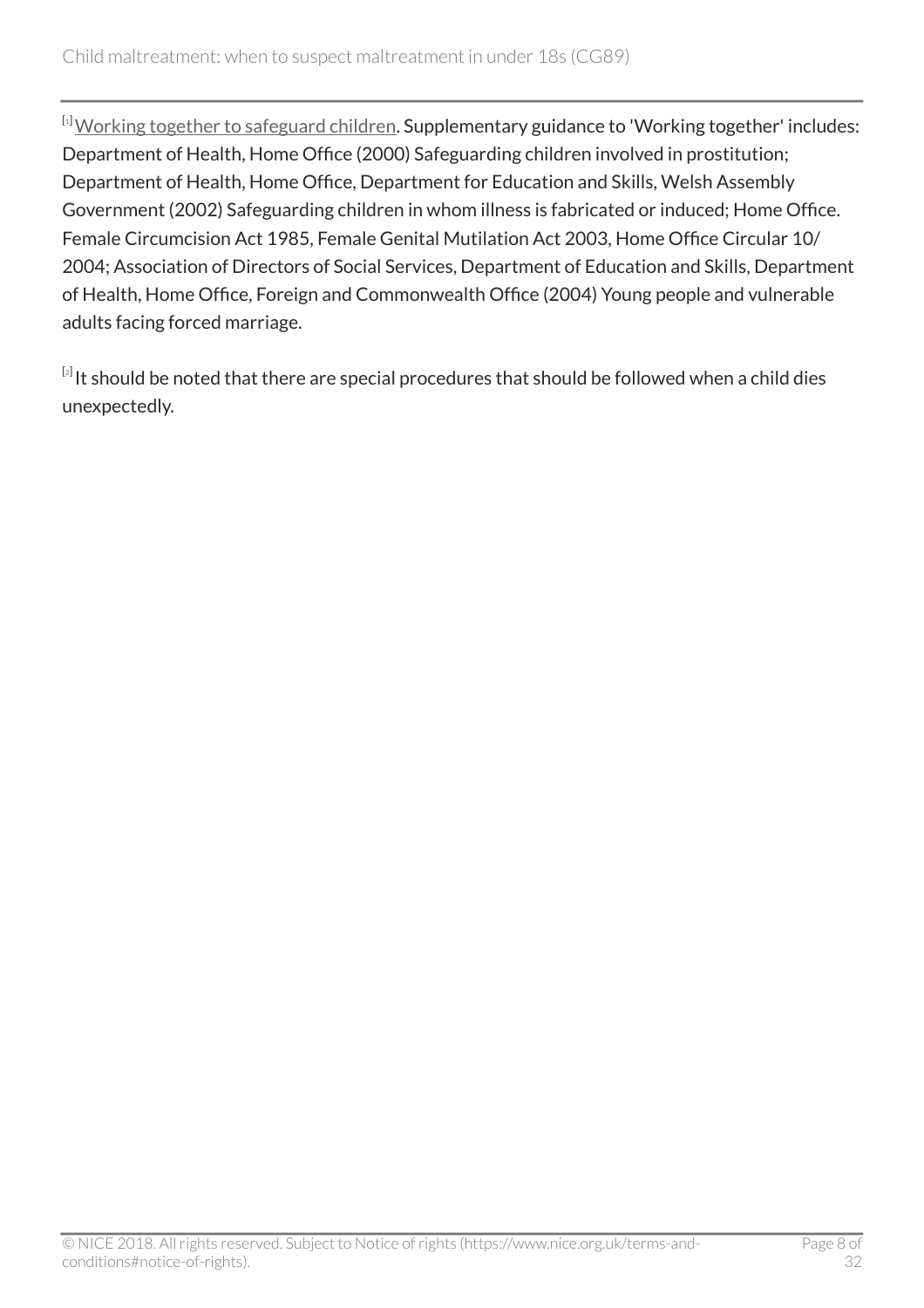# <span id="page-8-0"></span>1 Guidance

The following guidance is based on the best available evidence. The <u>[full guidance](http://www.nice.org.uk/guidance/cg89/evidence)</u> gives details of the methods and the evidence used to develop the guidance.

# <span id="page-8-1"></span>*Definitions of terms used in this guidance*

The alerting features in this guidance have been divided into two, according to the level of concern, with recommendations to either 'consider' or 'suspect' maltreatment.

### Consider

For the purposes of this guidance, to consider child maltreatment means that maltreatment is one possible explanation for the alerting feature or is included in the differential diagnosis.

### Suspect

For the purposes of this guidance, to suspect child maltreatment means a serious level of concern about the possibility of child maltreatment but is not proof of it.

### Unsuitable explanation

For the purposes of this guidance, an unsuitable explanation for an injury or presentation is one that is implausible, inadequate or inconsistent:

- with the child or young person's
	- presentation
	- normal activities
	- existing medical condition
	- age or developmental stage
	- account compared to that given by parent and carers
- between parents or carers
- between accounts over time.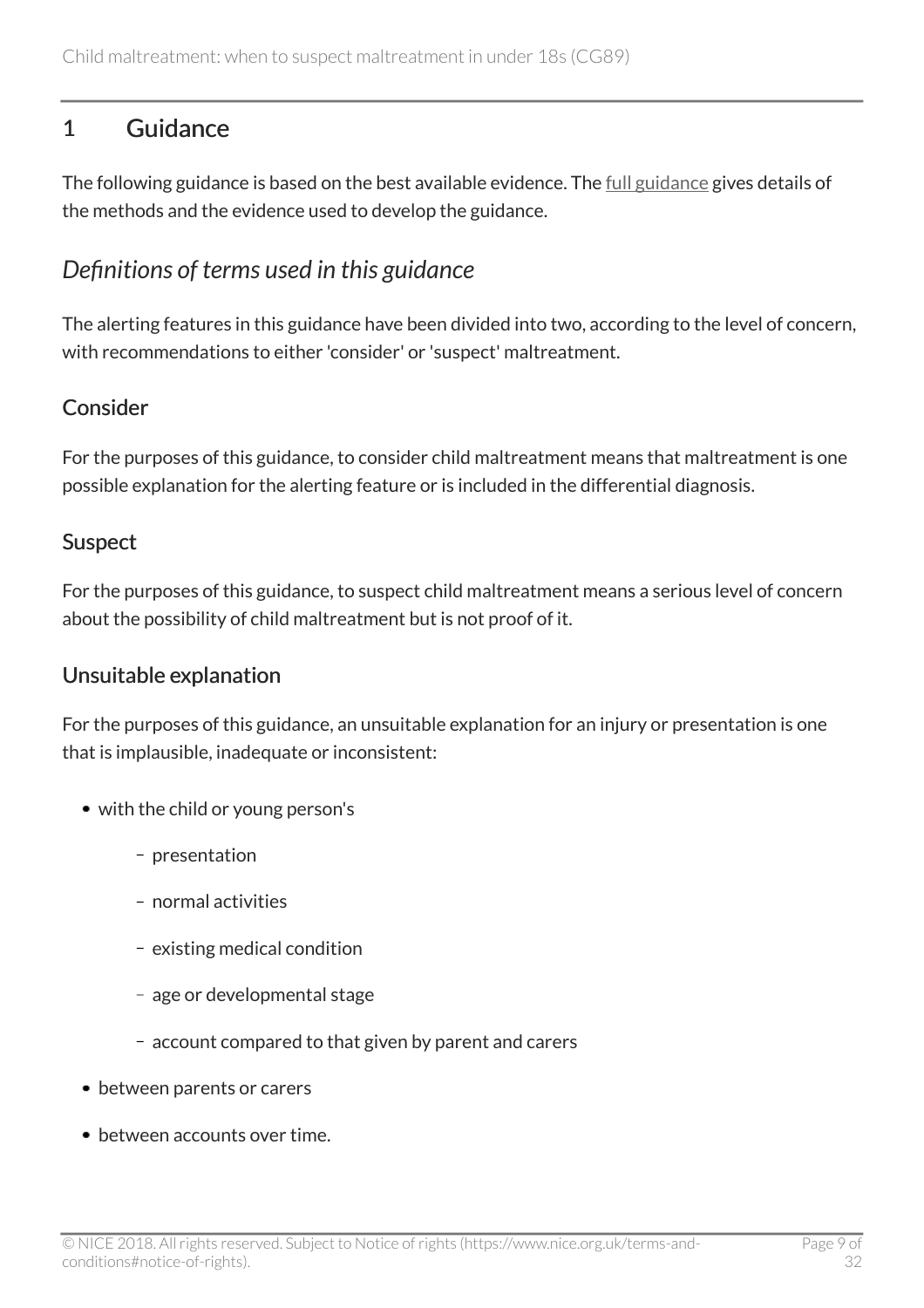An explanation based on cultural practice is also unsuitable because this should not justify hurting a child or young person.

# <span id="page-9-0"></span>*Using this guidance*

If a healthcare professional encounters an alerting feature of possible child maltreatment that prompts them to consider, suspect or exclude child maltreatment as a possible explanation, it is good practice to follow the process outlined in 1–5 below (see also Appendix C):

### 1. Listen and observe

Identifying or excluding child maltreatment involves piecing together information from many sources so that the whole picture of the child or young person is taken into account. This information may come from different sources and agencies and includes:

- any history that is given
- <span id="page-9-1"></span>• report of maltreatment, or disclosure from a child or young person or third party<sup>[[3](#page-27-0)]</sup>
- child's appearance
- child's behaviour or demeanour
- symptom
- physical sign
- result of an investigation
- interaction between the parent or carer and child or young person.

### 2. Seek an explanation

Seek an explanation for any injury or presentation from both the parent or carer and the child or young person in an open and non-judgemental manner.

### *Disability*

Alerting features of maltreatment in children with disabilities may also be features of the disability, making identification of maltreatment more difficult.

Healthcare professionals may need to seek appropriate expertise if they are concerned about a child or young person with a disability.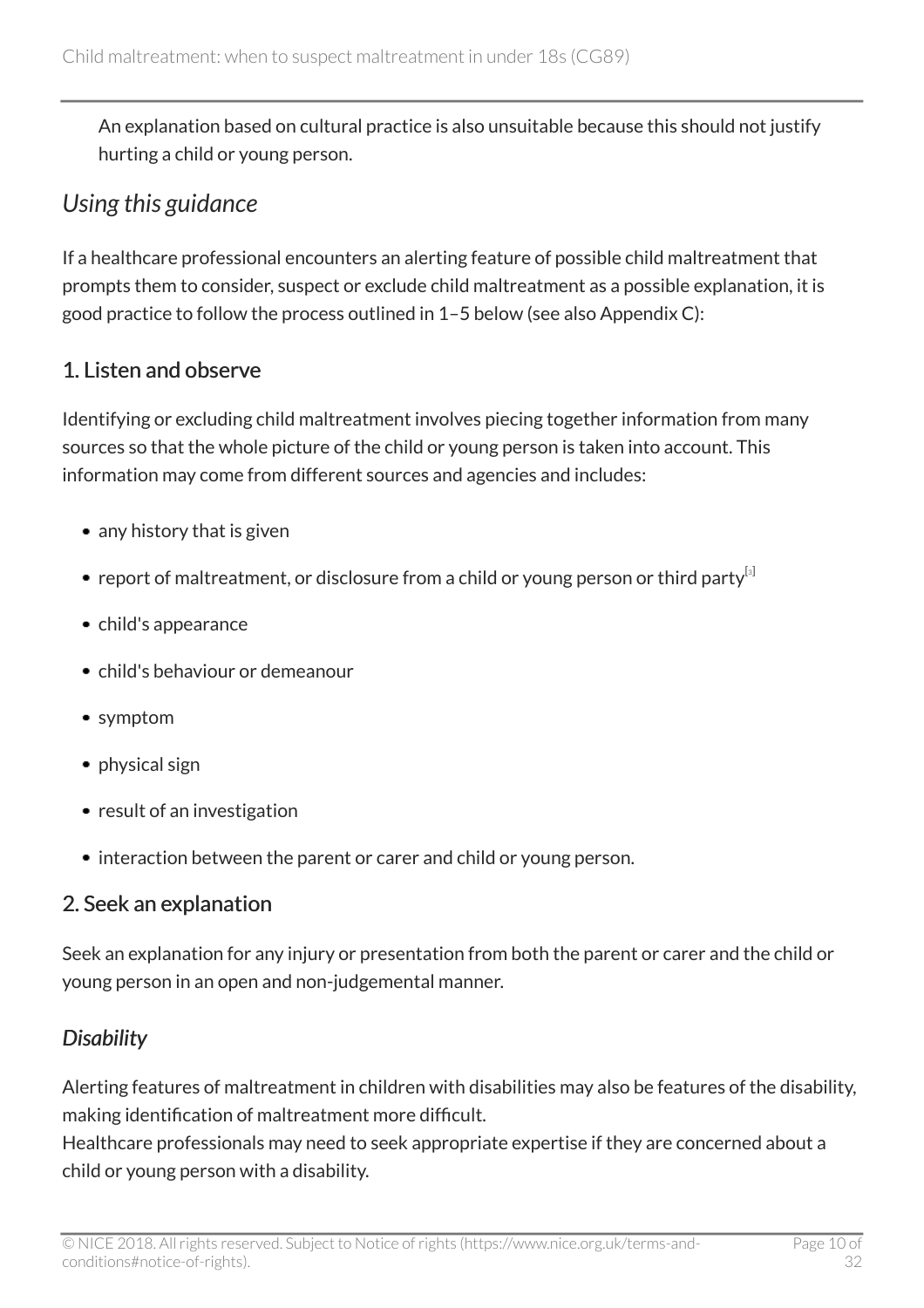### 3. Record

- Record in the child or young person's clinical record exactly what is observed and heard from whom and when.
- Record why this is of concern.

At this point the healthcare professional may consider, suspect or exclude child maltreatment from the differential diagnosis.

#### 4. Consider, suspect or exclude maltreatment

#### *Consider*

At any stage during the process of considering maltreatment the level of concern may change and lead to exclude or suspect maltreatment.

When hearing about or observing an alerting feature in the guidance:

• look for other alerting features of maltreatment in the child or young person's history, presentation or parent– or carer–interaction with the child or young person now or in the past.

Then do one or more of the following:

- Discuss your concerns with a more experienced colleague, a community paediatrician, child and adolescent mental health service colleague, or a named or designated professional for safeguarding children.
- Gather collateral information from other agencies and health disciplines, having used professional judgement about whether to explain the need to gather this information for an overall assessment of the child.
- Ensure review of the child or young person at a date appropriate to the concern, looking out for repeated presentations of this or any other alerting features.

### *Suspect*

If an alerting feature or considering child maltreatment prompts a healthcare professional to suspect child maltreatment they should refer the child or young person to children's social care, following Local Safeguarding Children Board procedures.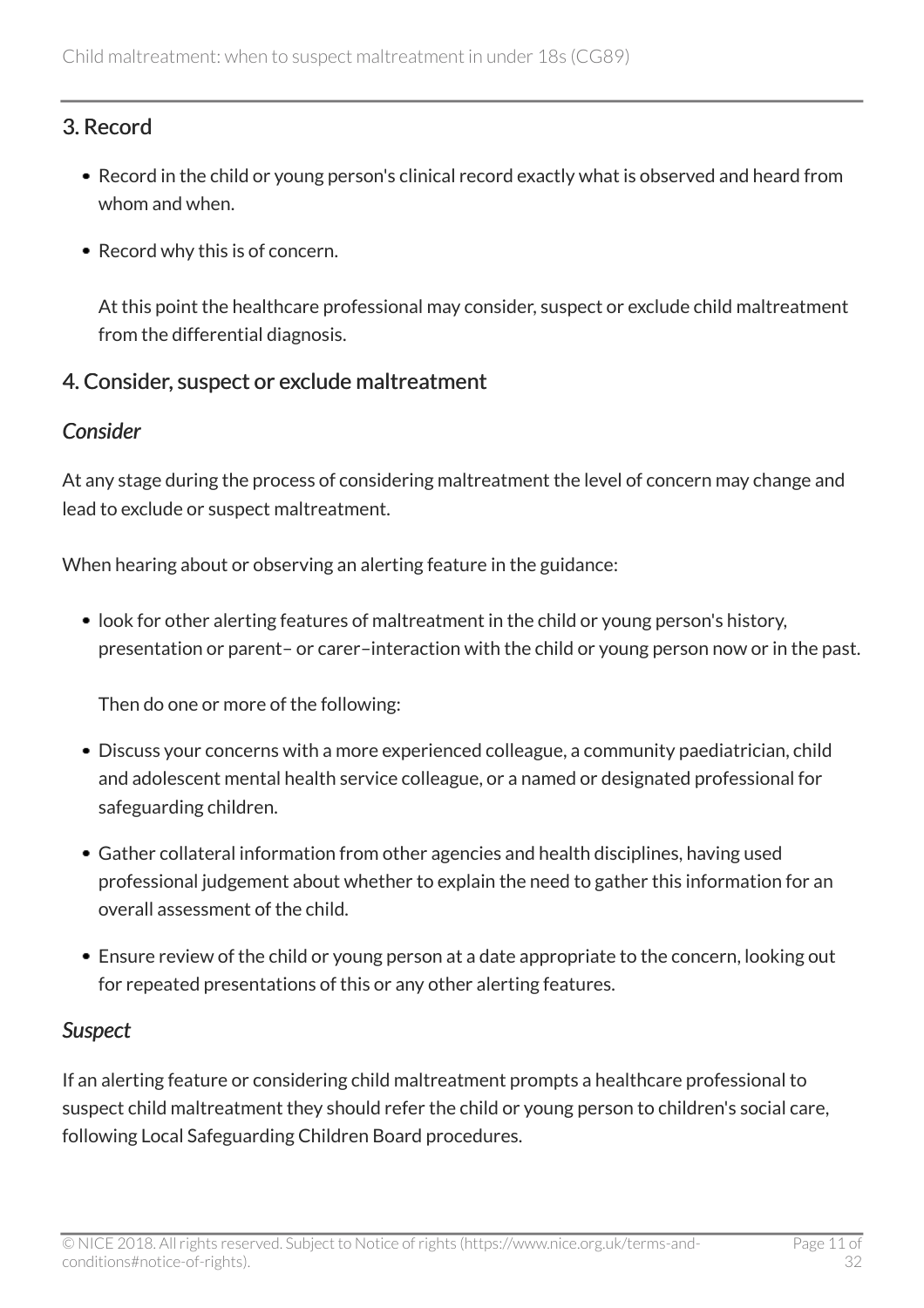This may trigger a child protection investigation, supportive services may be offered to the family following an assessment or alternative explanations may be identified.

### *Exclude*

Exclude maltreatment when a suitable explanation is found for alerting features. This may be the decision following discussion of the case with a more experienced colleague or after gathering collateral information as part of considering child maltreatment.

### 5. Record

Record all actions taken in 4 and the outcome.

# <span id="page-11-0"></span>*1.1 Physical features*

### **Bruises**

- 1.1.1 Suspect child maltreatment if a child or young person has bruising in the shape of a hand, ligature, stick, teeth mark, grip or implement.
- <span id="page-11-1"></span>1.1.2 Suspect child maltreatment if there is bruising or petechiae (tiny red or purple spots) that are not caused by a medical condition (for example, a causative coagulation disorder) and if the explanation for the bruising is unsuitable  $^{[4]}$  $^{[4]}$  $^{[4]}$ . Examples include:
	- bruising in a child who is not independently mobile
	- multiple bruises or bruises in clusters
	- bruises of a similar shape and size
	- bruises on any non-bony part of the body or face including the eyes, ears and buttocks
	- bruises on the neck that look like attempted strangulation
	- bruises on the ankles and wrists that look like ligature marks.

### **Bites**

1.1.3 Suspect child maltreatment if there is a report or appearance of a human bite mark that is thought unlikely to have been caused by a young child.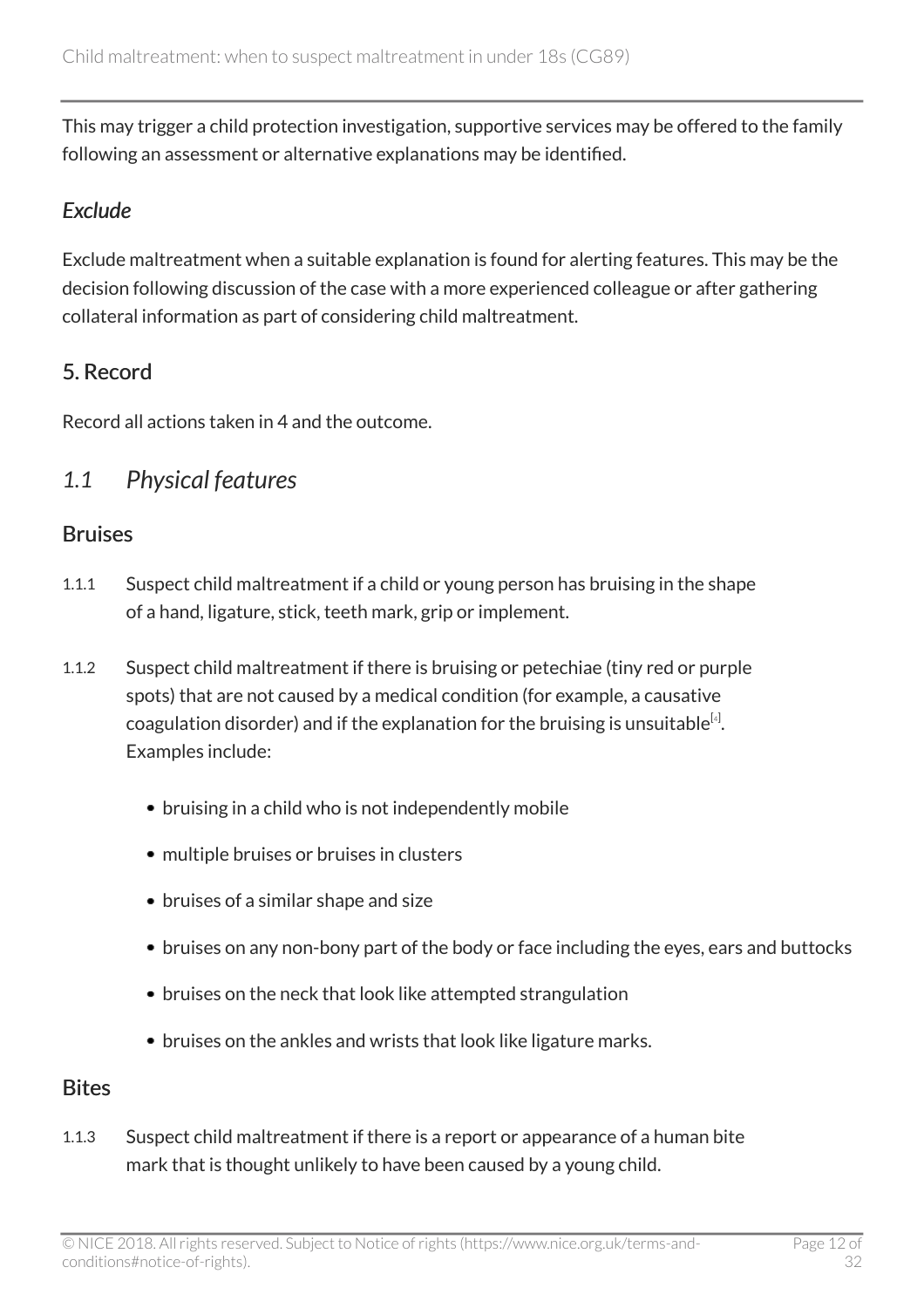1.1.4 Consider neglect if there is a report or appearance of an animal bite on a child who has been inadequately supervised.

### Lacerations (cuts), abrasions and scars

- 1.1.5 Suspect child maltreatment if a child has lacerations, abrasions or scars and the explanation is unsuitable $^{\left[ a\right] }$ . Examples include lacerations, abrasions or scars:
	- on a child who is not independently mobile
	- that are multiple
	- with a symmetrical distribution
	- on areas usually protected by clothing (for example, back, chest, abdomen, axilla, genital area)
	- on the eyes, ears and sides of face
	- on the neck, ankles and wrists that look like ligature marks.

### Thermal injuries

- 1.1.6 Suspect child maltreatment if a child has burn or scald injuries:
	- if the explanation for the injury is absent or unsuitable $^{\left[ a\right] }$  or
	- if the child is not independently mobile or
	- on any soft tissue area that would not be expected to come into contact with a hot object in an accident (for example, the backs of hands, soles of feet, buttocks, back) or
	- in the shape of an implement (for example, cigarette, iron) or
	- that indicate forced immersion, for example:
		- scalds to buttocks, perineum and lower limbs
		- scalds to limbs in a glove or stocking distribution
		- scalds to limbs with symmetrical distribution
		- scalds with sharply delineated borders.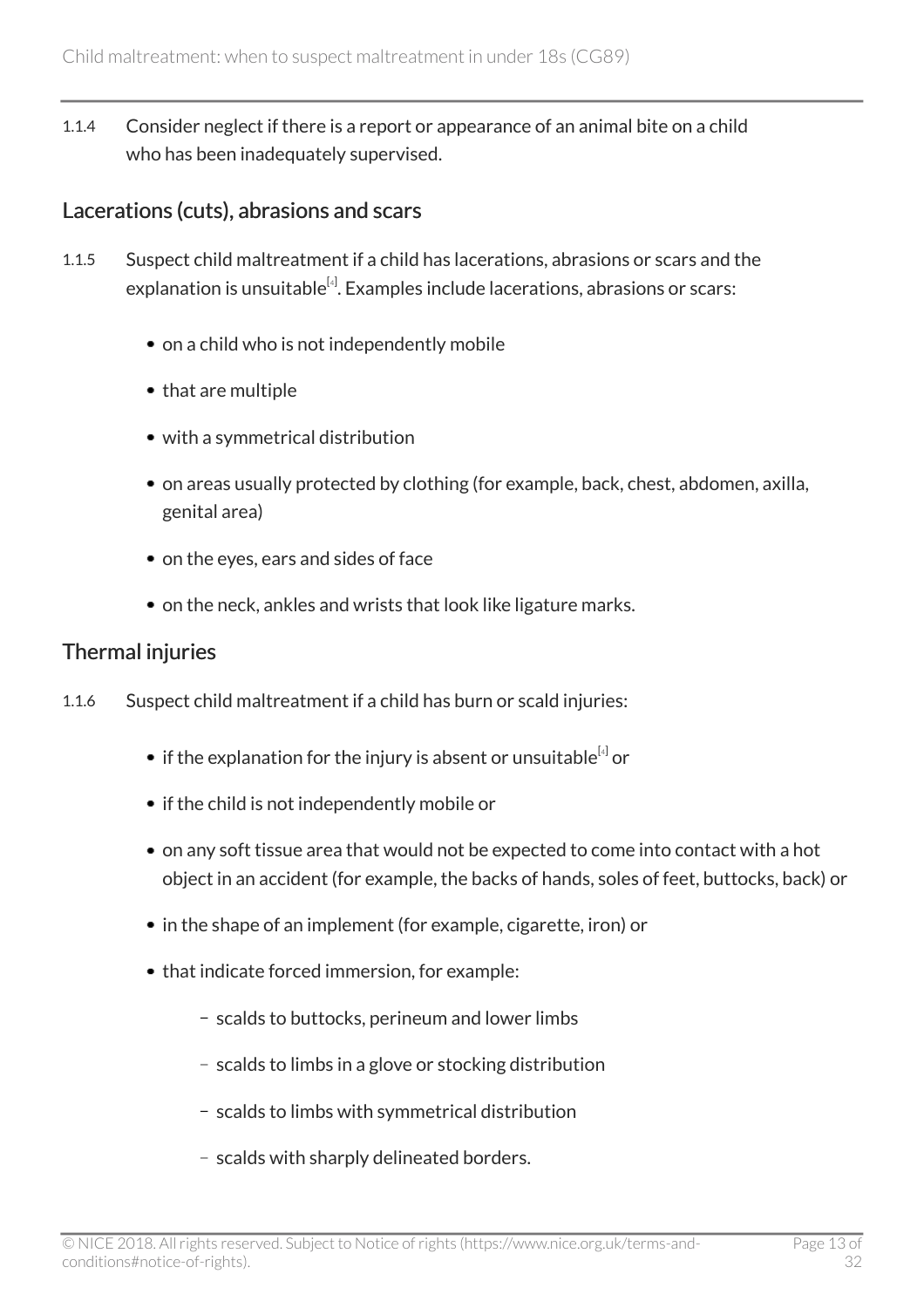### Cold injury

- 1.1.7 Consider child maltreatment if a child has cold injuries (for example, swollen, red hands or feet) with no obvious medical explanation.
- 1.1.8 Consider child maltreatment if a child presents with hypothermia and the explanation is unsuitable $^{\left[ 4\right] }$  $^{\left[ 4\right] }$  $^{\left[ 4\right] }$ .

#### **Fractures**

- 1.1.9 Suspect child maltreatment if a child has one or more fractures in the absence of a medical condition that predisposes to fragile bones (for example, osteogenesis imperfecta, osteopenia of prematurity) or if the explanation is absent or unsuitable<sup>[[4](#page-27-1)]</sup>. Presentations include:
	- fractures of different ages
	- X-ray evidence of occult fractures (fractures identified on X-rays that were not clinically evident). For example, rib fractures in infants.

#### Intracranial injuries

- 1.1.10 Suspect child maltreatment if a child has an intracranial injury in the absence of major confirmed accidental trauma or known medical cause, in one or more of the following circumstances:
	- $\bullet$  the explanation is absent or unsuitable<sup>[[4](#page-27-1)]</sup>
	- the child is aged under 3 years
	- there are also:
		- retinal haemorrhages or
		- rib or long bone fractures or
		- other associated inflicted injuries
	- there are multiple subdural haemorrhages with or without subarachnoid haemorrhage with or without hypoxic ischaemic damage (damage due to lack of blood and oxygen supply) to the brain.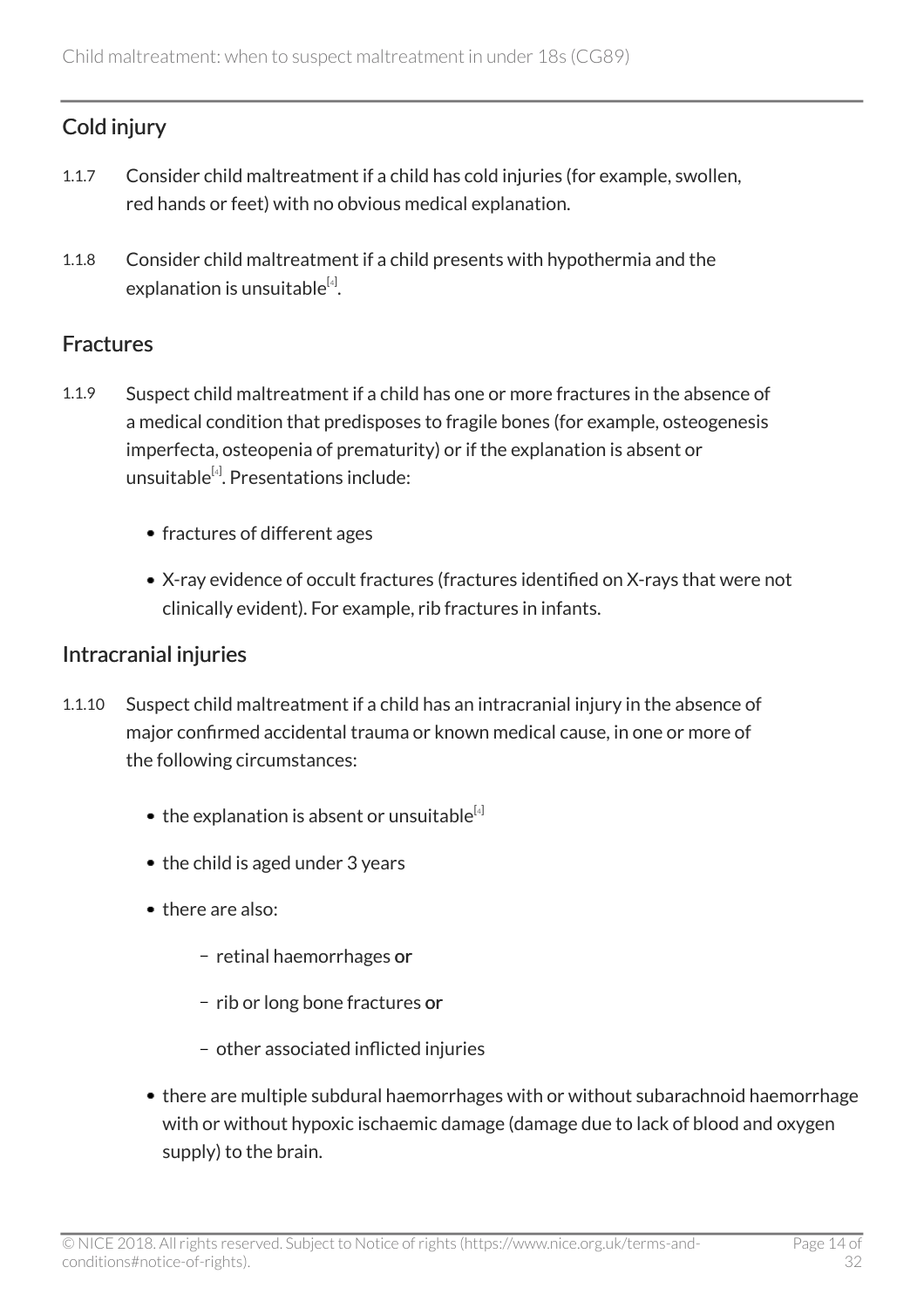### Eye trauma

1.1.11 Suspect child maltreatment if a child has retinal haemorrhages or injury to the eye in the absence of major confirmed accidental trauma or a known medical explanation, including birth-related causes.

### Spinal injuries

- 1.1.12 Suspect physical abuse if a child presents with signs of a spinal injury (injury to vertebrae or within the spinal canal) in the absence of major confirmed accidental trauma. Spinal injury may present as:
	- a finding on skeletal survey or magnetic resonance imaging
	- cervical injury in association with inflicted head injury
	- thoracolumbar injury in association with focal neurology or unexplained kyphosis (curvature or deformity of the spine).

### Visceral injuries

1.1.13 Suspect child maltreatment if a child has an intra-abdominal or intrathoracic injury in the absence of major confirmed accidental trauma and there is an absent or unsuitable explanation $^{[4]}$  $^{[4]}$  $^{[4]}$ , or a delay in presentation. There may be no external bruising or other injury.

### Oral injury

1.1.14 Consider child maltreatment if a child has an oral injury and the explanation is absent or unsuitable<sup>[[4](#page-27-1)]</sup>.

### General injuries

1.1.15 Consider child maltreatment if there is no suitable explanation for a serious or unusual injury.

### Ano-genital signs and symptoms

1.1.16 Suspect sexual abuse if a girl or boy has a genital, anal or perianal injury (as evidenced by bruising, laceration, swelling or abrasion) and the explanation is absent or unsuitable<sup>[[4](#page-27-1)]</sup>.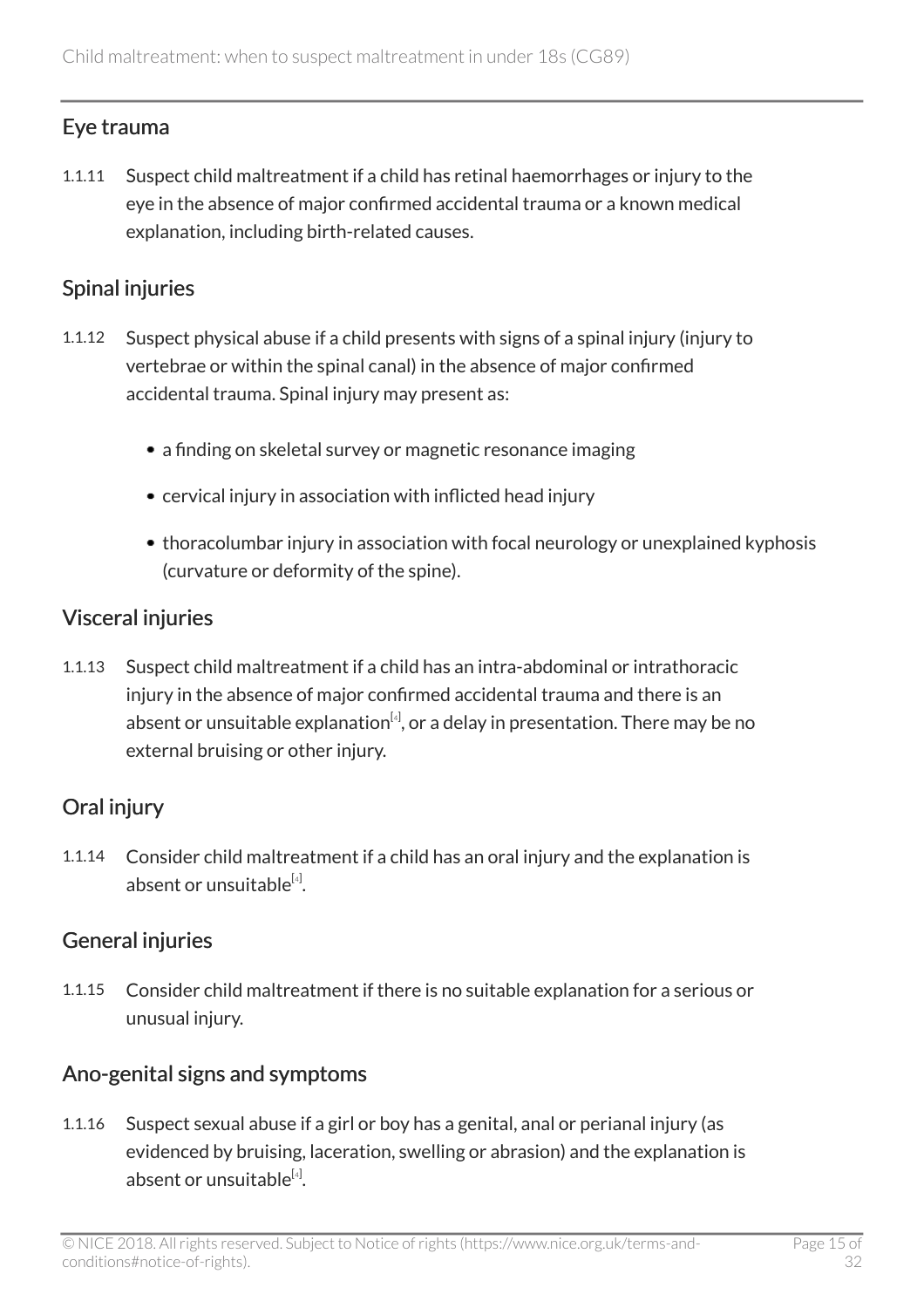- 1.1.17 Suspect sexual abuse if a girl or boy has a persistent or recurrent genital or anal symptom (for example, bleeding or discharge) that is associated with behavioural or emotional change and that has no medical explanation.
- 1.1.18 Suspect sexual abuse if a girl or boy has an anal fissure, and constipation, Crohn's disease and passing hard stools have been excluded as the cause.
- 1.1.19 Consider sexual abuse if a gaping anus in a girl or boy is observed during an examination and there is no medical explanation (for example, a neurological disorder or severe constipation).
- 1.1.20 Consider sexual abuse if a girl or boy has a genital or anal symptom (for example, bleeding or discharge) without a medical explanation.
- 1.1.21 Consider sexual abuse if a girl or boy has dysuria (discomfort on passing urine) or ano-genital discomfort that is persistent or recurrent and does not have a medical explanation (for example, worms, urinary infection, skin conditions, poor hygiene or known allergies).
- 1.1.22 Consider sexual abuse if there is evidence of one or more foreign bodies in the vagina or anus. Foreign bodies in the vagina may be indicated by offensive vaginal discharge.

### Sexually transmitted infections

- 1.1.23 Consider sexual abuse if a child younger than 13 years has hepatitis B unless there is clear evidence of mother-to-child transmission during birth, non-sexual transmission from a member of the household or blood contamination.
- 1.1.24 Consider sexual abuse if a child younger than 13 years has anogenital warts unless there is clear evidence of mother-to-child transmission during birth or non-sexual transmission from a member of the household.
- 1.1.25 Suspect sexual abuse if a child younger than 13 years has gonorrhoea, chlamydia, syphilis, genital herpes, hepatitis C, HIV or trichomonas infection unless there is clear evidence of mother-to-child transmission during birth or blood contamination.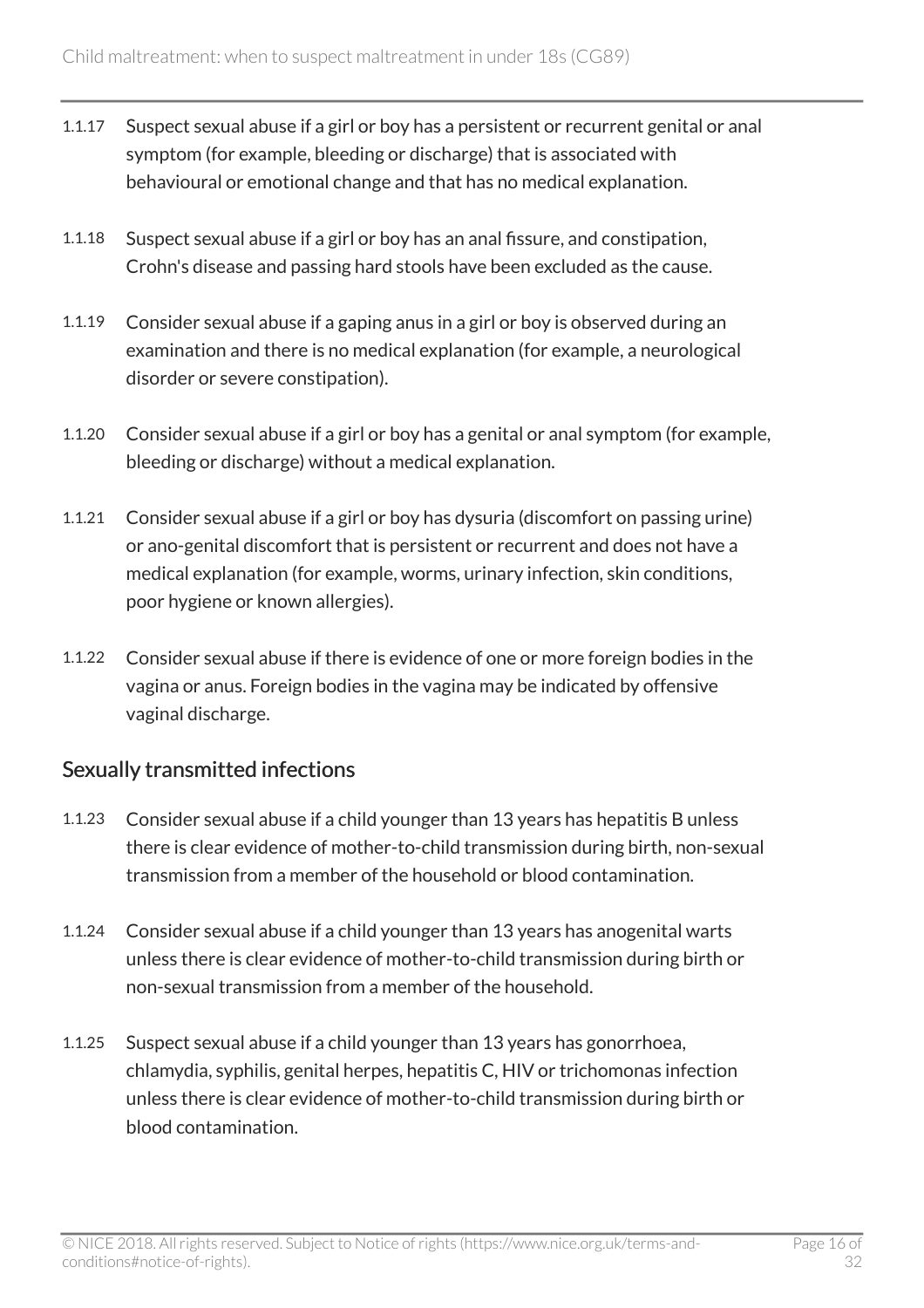- 1.1.26 Consider sexual abuse if a young person aged 13 to 15 years has hepatitis B unless there is clear evidence of mother-to-child transmission during birth, nonsexual transmission from a member of the household, blood contamination or that the infection was acquired from consensual sexual activity with a peer.
- 1.1.27 Consider sexual abuse if a young person aged 13 to 15 years has anogenital warts unless there is clear evidence of mother-to-child transmission during birth, non-sexual transmission from a member of the household, or that the infection was acquired from consensual sexual activity with a peer.
- 1.1.28 Consider sexual abuse if a young person aged 13 to 15 years has gonorrhoea, chlamydia, syphilis, genital herpes, hepatitis C, HIV or trichomonas infection unless there is clear evidence of mother-to-child transmission during birth, blood contamination, or that the sexually transmitted infection (STI) was acquired from consensual sexual activity with a peer $^{\text{\tiny{[s]}}}$ .
- <span id="page-16-0"></span>1.1.29 Consider sexual abuse if a young person aged 16 or 17 years has hepatitis B and there is:
	- no clear evidence of mother-to-child transmission during birth, non-sexual transmission from a member of the household, blood contamination or that the infection was acquired from consensual sexual activity and
	- a clear difference in power or mental capacity between the young person and their sexual partner, in particular when the relationship is incestuous or is with a person in a position of trust (for example, teacher, sports coach, minister of religion) or
	- concern that the young person is being exploited.
- 1.1.30 Consider sexual abuse if a young person aged 16 or 17 years has anogenital warts and there is:
	- no clear evidence of non-sexual transmission from a member of the household or that the infection was acquired from consensual sexual activity and
	- a clear difference in power or mental capacity between the young person and their sexual partner, in particular when the relationship is incestuous or is with a person in a position of trust (for example, teacher, sports coach, minister of religion) or
	- concern that the young person is being exploited.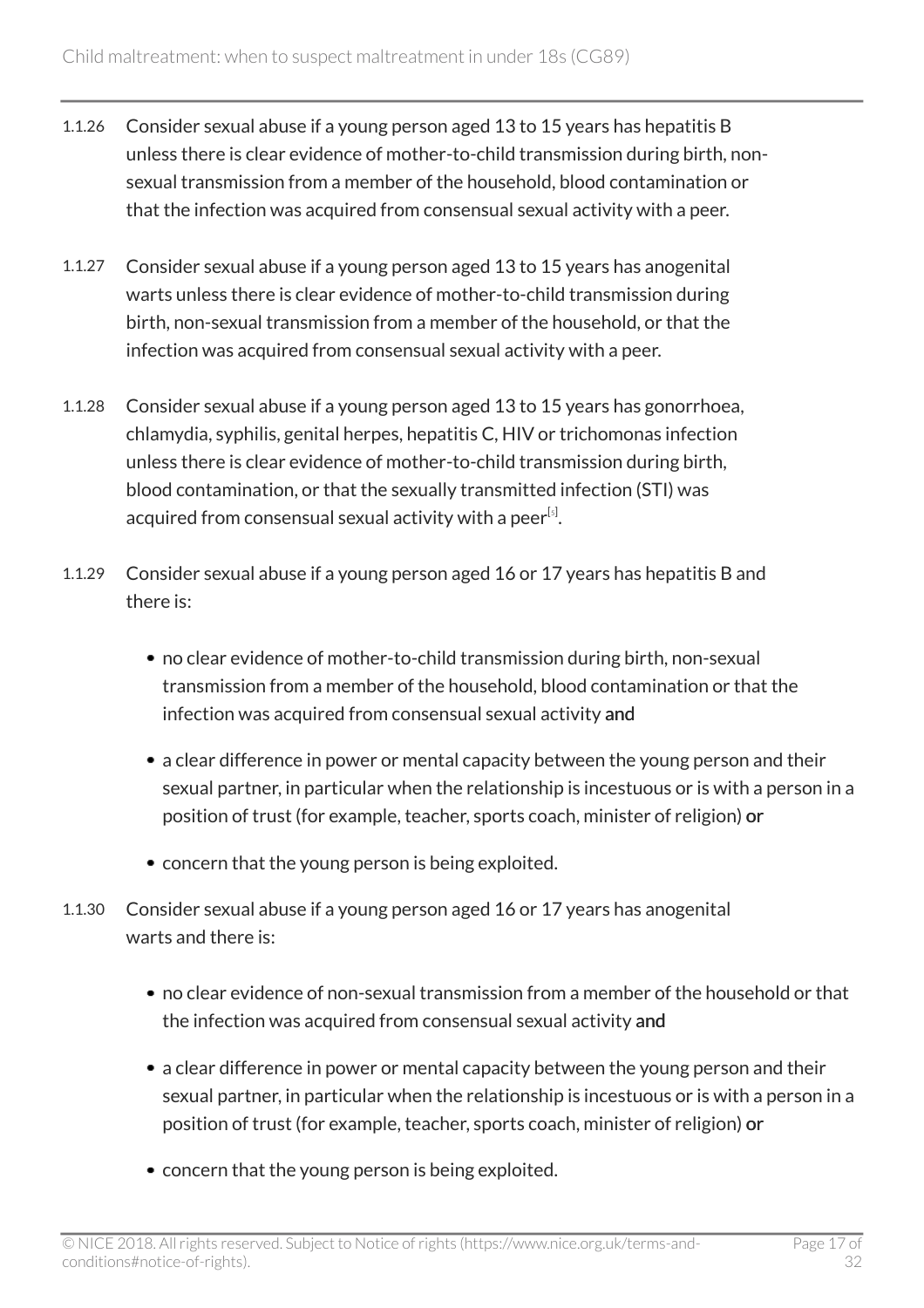- 1.1.31 Consider sexual abuse if a young person aged 16 or 17 years has gonorrhoea, chlamydia, syphilis, genital herpes, hepatitis C, HIV or trichomonas infection and there is:
	- no clear evidence of blood contamination or that the STI was acquired from consensual sexual activity and
	- a clear difference in power or mental capacity between the young person and their sexual partner, in particular when the relationship is incestuous or is with a person in a position of trust (for example, teacher, sports coach, minister of religion) or
	- concern that the young person is being exploited.

### <span id="page-17-0"></span>*1.2 Clinical presentations*

#### **Pregnancy**

- <span id="page-17-1"></span>1.2.1 Be aware that sexual intercourse with a child younger than 13 years is unlawful and therefore pregnancy in such a child means the child has been maltreated $^{\lbrack 6 \rbrack}$  $^{\lbrack 6 \rbrack}$  $^{\lbrack 6 \rbrack}$ .
- <span id="page-17-2"></span>1.2.2 Consider sexual abuse if a young woman aged 13 to 15 years is pregnant $^{[\tau]}$ .
- 1.2.3 Consider sexual abuse if a young woman aged 16 or 17 years is pregnant and there is:
	- a clear difference in power or mental capacity between the young woman and the putative father, in particular when the relationship is incestuous or is with a person in a position of trust (for example, teacher, sports coach, minister of religion) or
	- concern that the young woman is being exploited or
	- concern that the sexual activity was not consensual.

### Apparent life-threatening event

1.2.4 Suspect child maltreatment if a child has repeated apparent life-threatening events, the onset is witnessed only by one parent or carer and a medical explanation has not been identified.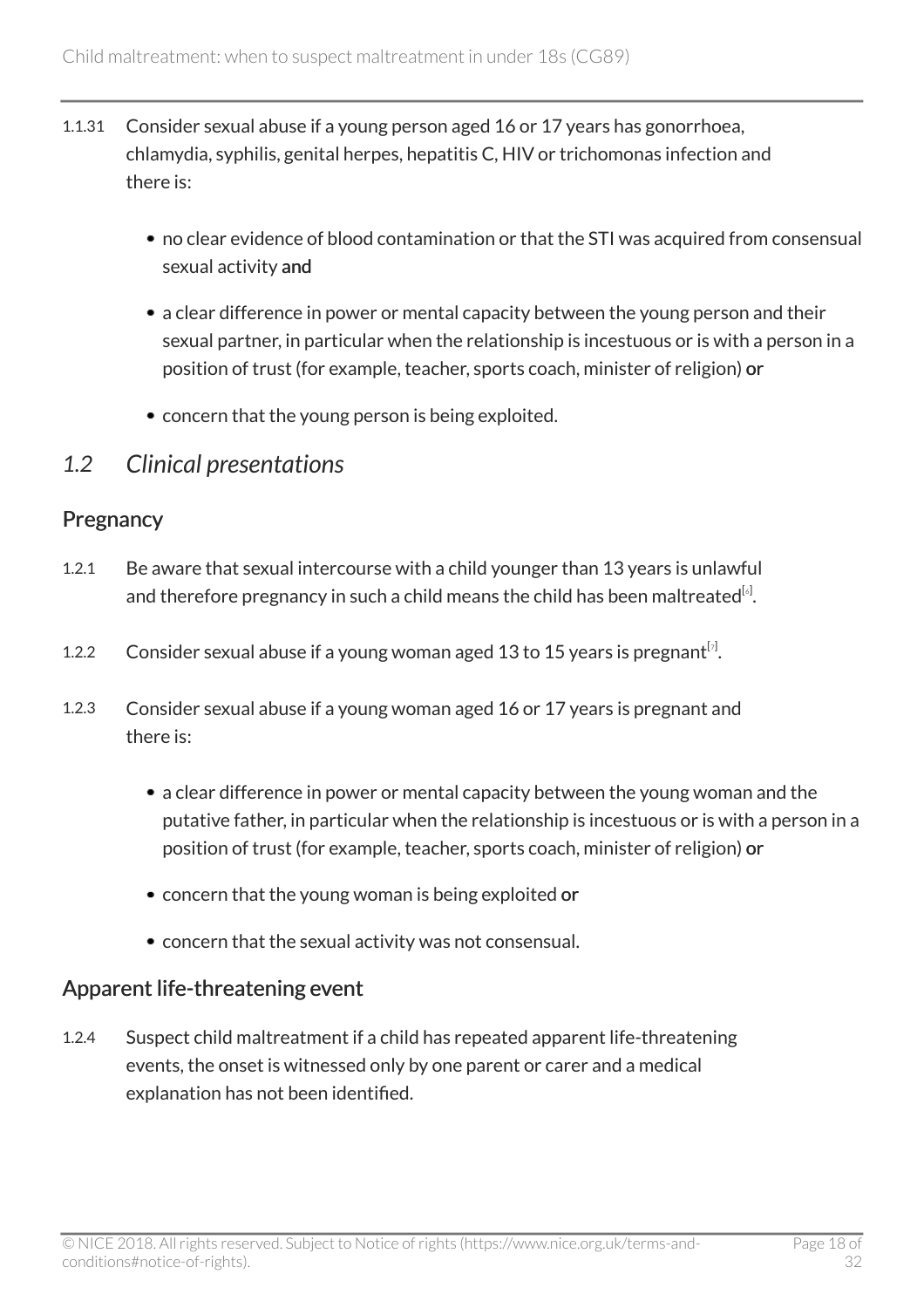1.2.5 Consider child maltreatment if an infant has an apparent life-threatening event with bleeding from the nose or mouth and a medical explanation has not been identified.

### Poisoning

- 1.2.6 Suspect child maltreatment in cases of poisoning in children if:
	- there is a report of deliberate administration of inappropriate substances, including prescribed and non-prescribed drugs or
	- there are unexpected blood levels of drugs not prescribed for the child or
	- there is reported or biochemical evidence of ingestions of one or more toxic substances or
	- the child was unable to access the substance independently or
	- the explanation for the poisoning or how the substance came to be in the child is absent or unsuitable<sup>[[4](#page-27-1)]</sup>or
	- there have been repeated presentations of ingestions in the child or other children in the household.
- 1.2.7 Consider child maltreatment in cases of hypernatraemia (abnormally high levels of sodium in the blood) and a medical explanation has not been identified.

### Non-fatal submersion injury

- 1.2.8 Suspect child maltreatment if a child has a non-fatal submersion incident (near-drowning) and the explanation is absent or unsuitable<sup>[[4](#page-27-1)]</sup> or if the child's presentation is inconsistent with the account.
- 1.2.9 Consider child maltreatment if a non-fatal submersion incident suggests a lack of supervision.

### Attendance at medical services

1.2.10 Consider child maltreatment if there is an unusual pattern of presentation to and contact with healthcare providers, or there are frequent presentations or reports of injuries.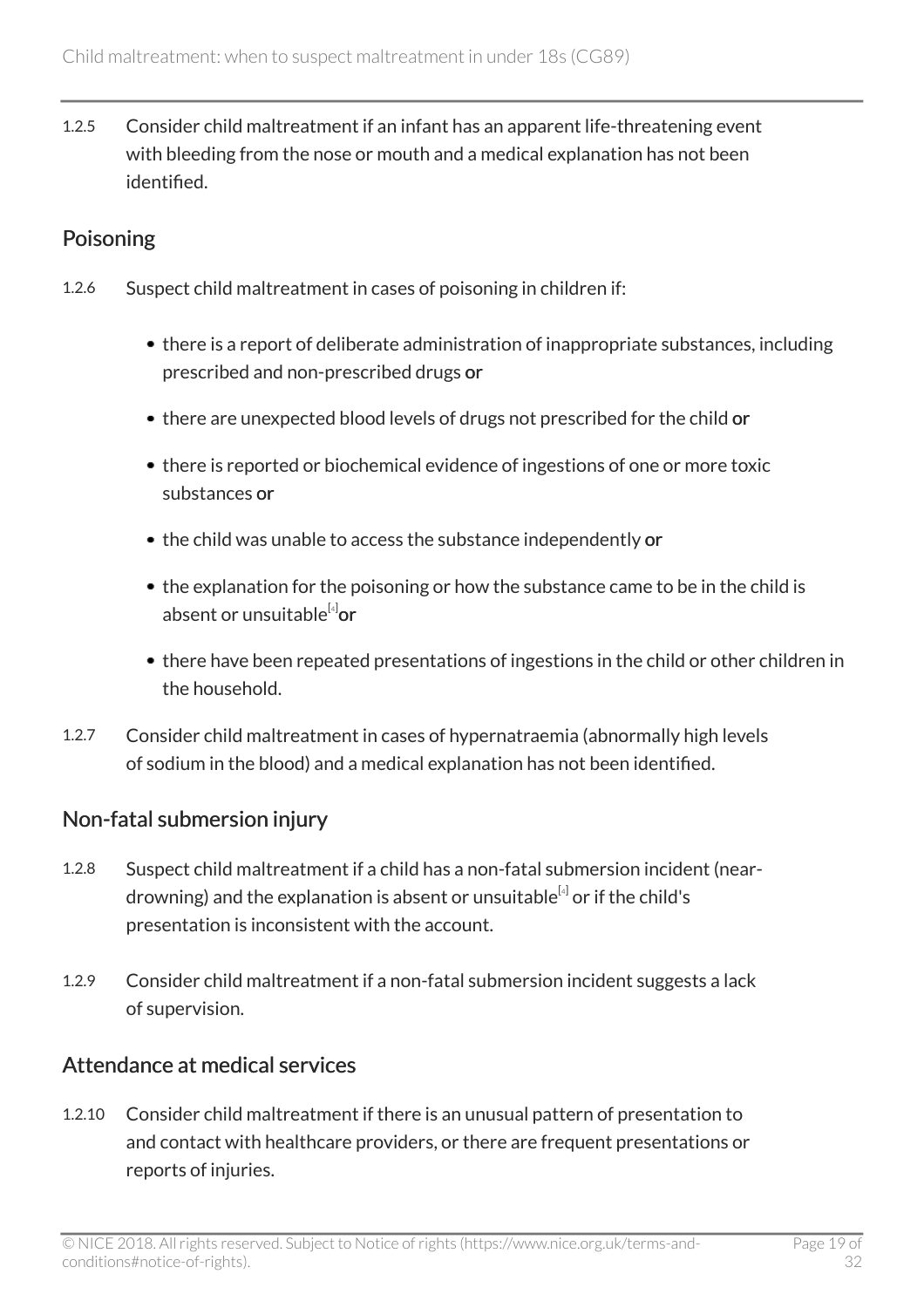### Fabricated or induced illness

- 1.2.11 Consider fabricated or induced illness if a child's history, physical or psychological presentations or findings of assessments, examinations or investigations leads to a discrepancy with a recognised clinical picture. Fabricated or induced illness is a possible explanation even if the child has a past or concurrent physical or psychological condition.
- 1.2.12 Suspect fabricated or induced illness if a child's history, physical or psychological presentations or findings of assessments, examinations or investigations leads to a discrepancy with a recognised clinical picture and one or more of the following is present:
	- Reported symptoms and signs only appear or reappear when the parent or carer is present.
	- Reported symptoms are only observed by the parent or carer.
	- An inexplicably poor response to prescribed medication or other treatment.
	- New symptoms are reported as soon as previous ones have resolved.
	- There is a history of events that is biologically unlikely (for example, infants with a history of very large blood losses who do not become unwell or anaemic).
	- Despite a definitive clinical opinion being reached, multiple opinions from both primary and secondary care are sought and disputed by the parent or carer and the child continues to be presented for investigation and treatment with a range of signs and symptoms.
	- The child's normal daily activities (for example, school attendance) are being compromised, or the child is using aids to daily living (for example, wheelchairs) more than would be expected for any medical condition that the child has.

Fabricated or induced illness is a likely explanation even if the child has a past or concurrent physical or psychological condition.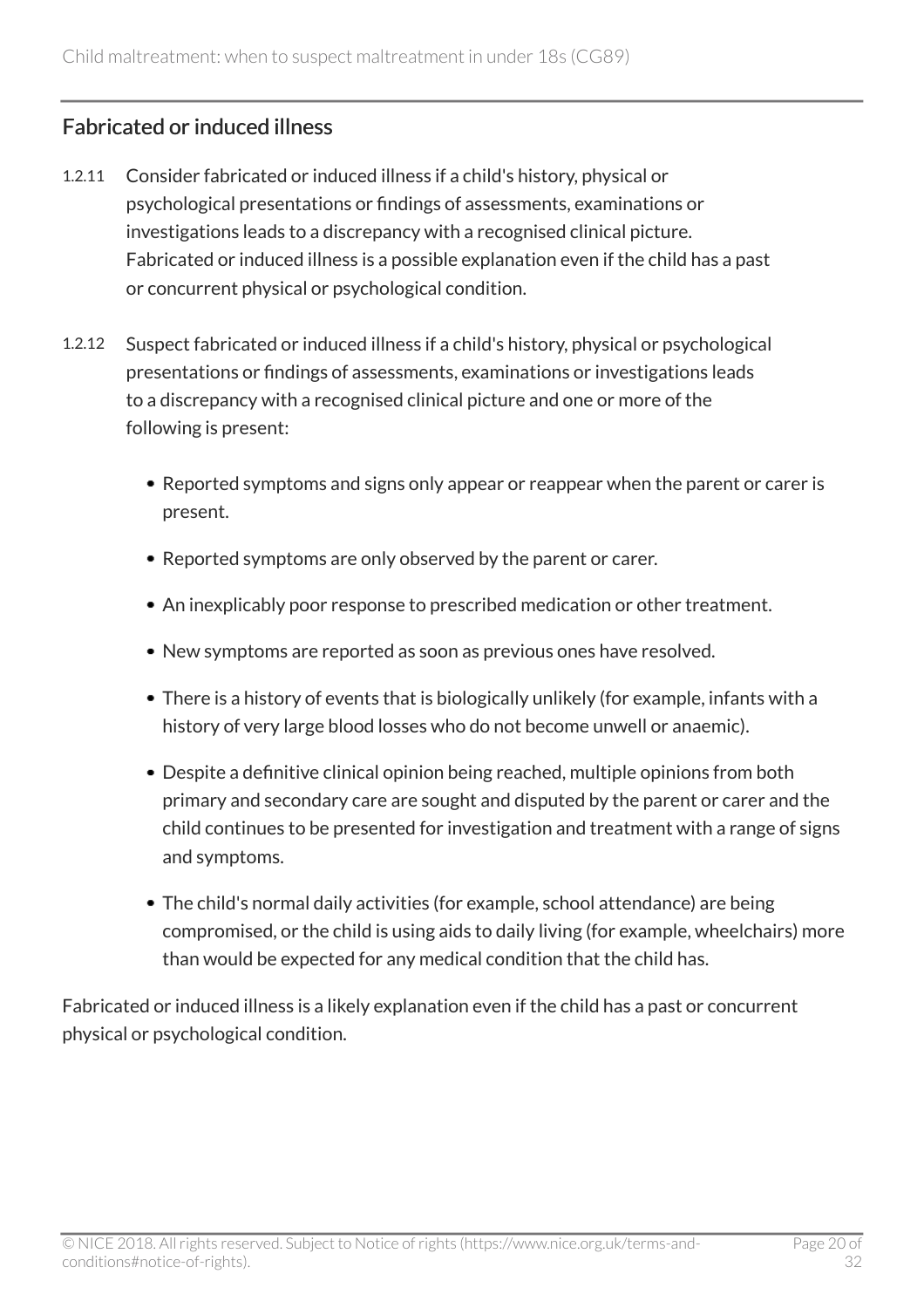### Inappropriately explained poor school attendance

1.2.13 Consider child maltreatment if a child has poor school attendance that the parents or carers know about that has no justification on health, including mental health, grounds and home education is not being provided.

# <span id="page-20-0"></span>*1.3 Neglect – failure of provision and failure of supervision*

Neglect is a situation involving risk to the child or young person. It is the persistent failure to meet the child or young person's basic physical or psychological needs that is likely to result in the serious impairment of their health or development. This may or may not be deliberate. There are differences in how parents and carers choose to raise their children, including the choices they make about their children's healthcare. However, failure to recognise and respond to the child or young person's needs may amount to neglect.

There is no diagnostic gold standard for neglect and therefore decision-making in situations of apparent neglect can be very difficult and thresholds hard to establish. It is essential to place the child or young person at the centre of the assessment.

#### Provision of basic needs

- 1.3.1 Consider neglect if a child has severe and persistent infestations, such as scabies or head lice.
- 1.3.2 Consider neglect if a child's clothing or footwear is consistently inappropriate (for example, for the weather or the child's size).

Take into account that instances of inadequate clothing that have a suitable explanation (for example, a sudden change in the weather, slippers worn because they were closest to hand when leaving the house in a rush) or resulting from behaviour associated with neurodevelopmental disorders such as autism would not be alerting features for possible neglect.

1.3.3 Suspect neglect if a child is persistently smelly and dirty.

Take into account that children often become dirty and smelly during the course of the day. Use judgement to determine if persistent lack of provision or care is a possibility. Examples include: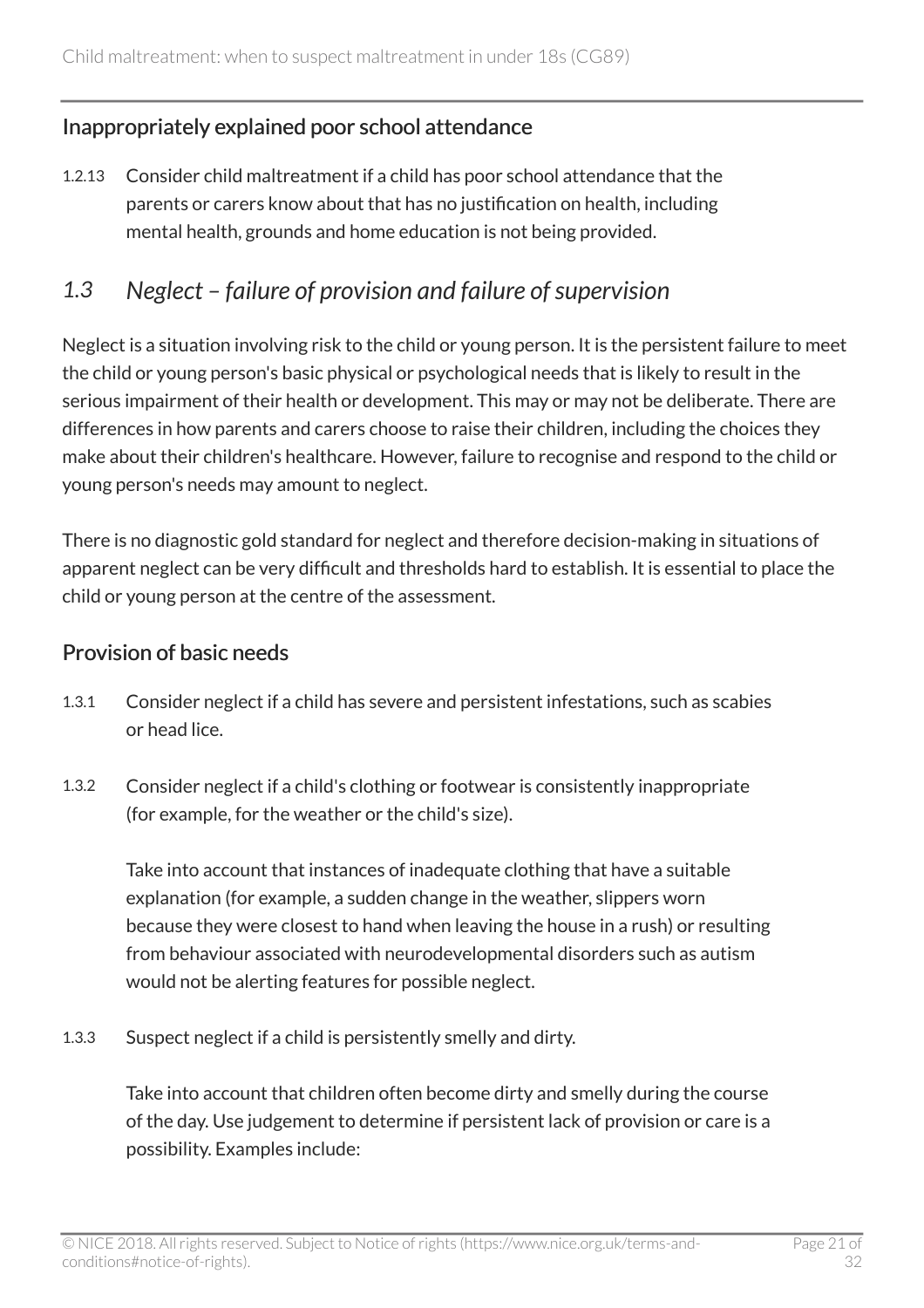- child seen at times of the day when it is unlikely that they would have had an opportunity to become dirty or smelly (for example, an early morning visit)
- if the dirtiness is ingrained.
- 1.3.4 Suspect neglect if you repeatedly observe or hear reports of any of the following in the home that is in the parents' or carers' control:
	- a poor standard of hygiene that affects a child's health
	- inadequate provision of food
	- a living environment that is unsafe for the child's developmental stage.

Be aware that it may be difficult to distinguish between neglect and material poverty. However, care should be taken to balance recognition of the constraints on the parents' or carers' ability to meet their children's needs for food, clothing and shelter with an appreciation of how people in similar circumstances have been able to meet those needs.

1.3.5 Be aware that abandoning a child is a form of maltreatment.

### **Malnutrition**

1.3.6 Consider neglect if a child displays faltering growth because of lack of provision of an adequate or appropriate diet. NICE has produced a guideline on [faltering](http://www.nice.org.uk/guidance/ng75) [growth](http://www.nice.org.uk/guidance/ng75).

#### Supervision

Achieving a balance between an awareness of risk and allowing children freedom to learn by experience can be difficult. However, if parents or carers persistently fail to anticipate dangers and to take precautions to protect their child from harm it may constitute neglect.

- 1.3.7 Consider neglect if the explanation for an injury (for example, a burn, sunburn or an ingestion of a harmful substance) suggests a lack of appropriate supervision.
- 1.3.8 Consider neglect if a child or young person is not being cared for by a person who is able to provide adequate care.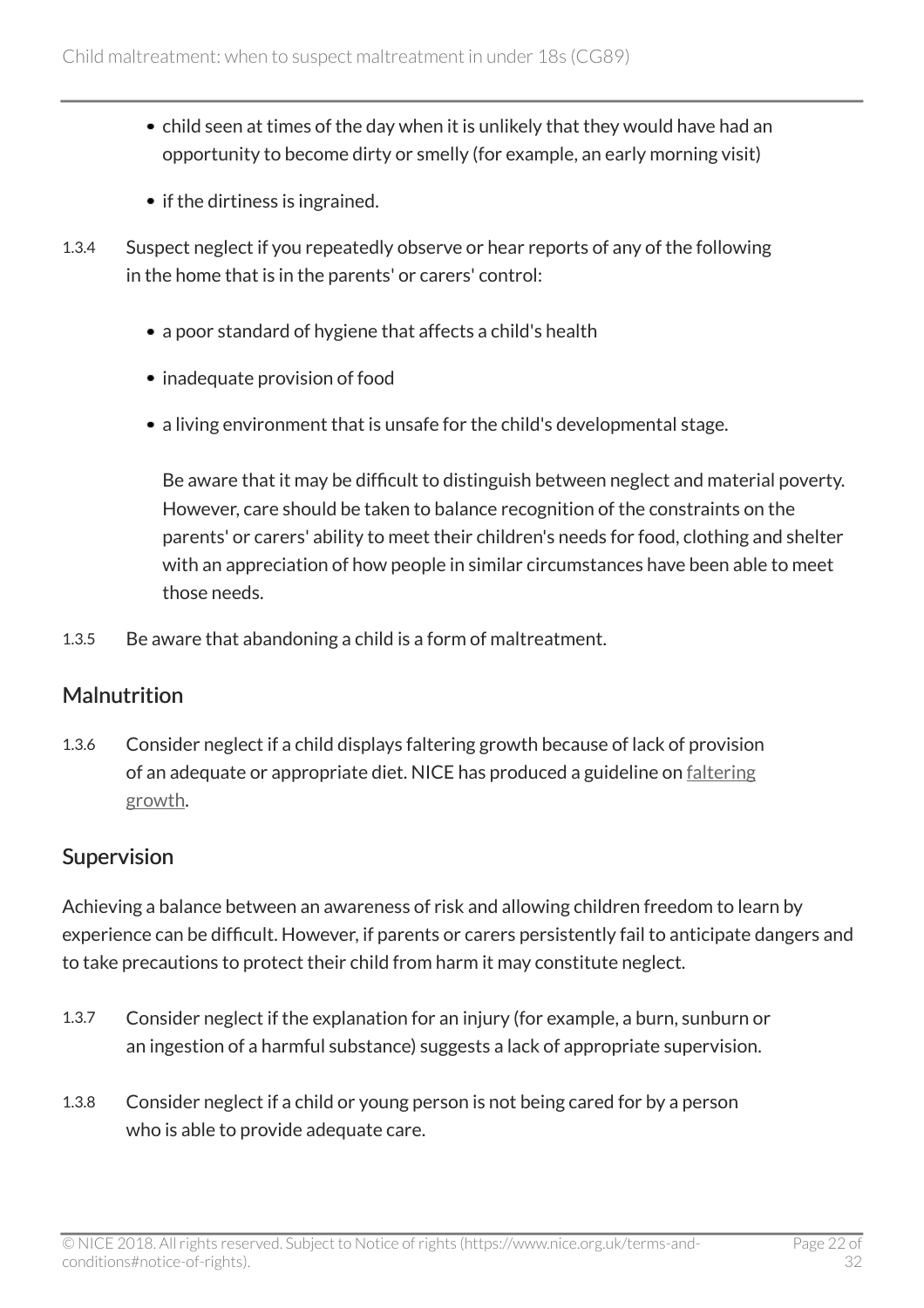#### Ensuring access to appropriate medical care or treatment

- 1.3.9 Consider neglect if parents or carers fail to administer essential prescribed treatment for their child.
- 1.3.10 Consider neglect if parents or carers repeatedly fail to bring their child to follow-up appointments that are essential for their child's health and wellbeing.
- 1.3.11 Consider neglect if parents or carers persistently fail to engage with relevant child health promotion programmes, which include:
	- immunisation
	- health and development reviews
	- screening.
- 1.3.12 Consider neglect if parents or carers have access to but persistently fail to obtain treatment for their child's dental caries (tooth decay).
- 1.3.13 Suspect neglect if parents or carers fail to seek medical advice for their child to the extent that the child's health and wellbeing is compromised, including if the child is in ongoing pain.

### <span id="page-22-0"></span>*1.4 Emotional, behavioural, interpersonal and social functioning*

#### Emotional and behavioural states

- 1.4.1 Consider child maltreatment if a child or young person displays or is reported to display a marked change in behaviour or emotional state (see examples below) that is a departure from what would be expected for their age and developmental stage and is not fully explained by a known stressful situation that is not part of child maltreatment (for example, bereavement or parental separation) or medical cause. Examples include:
	- recurrent nightmares containing similar themes
	- extreme distress
	- markedly oppositional behaviour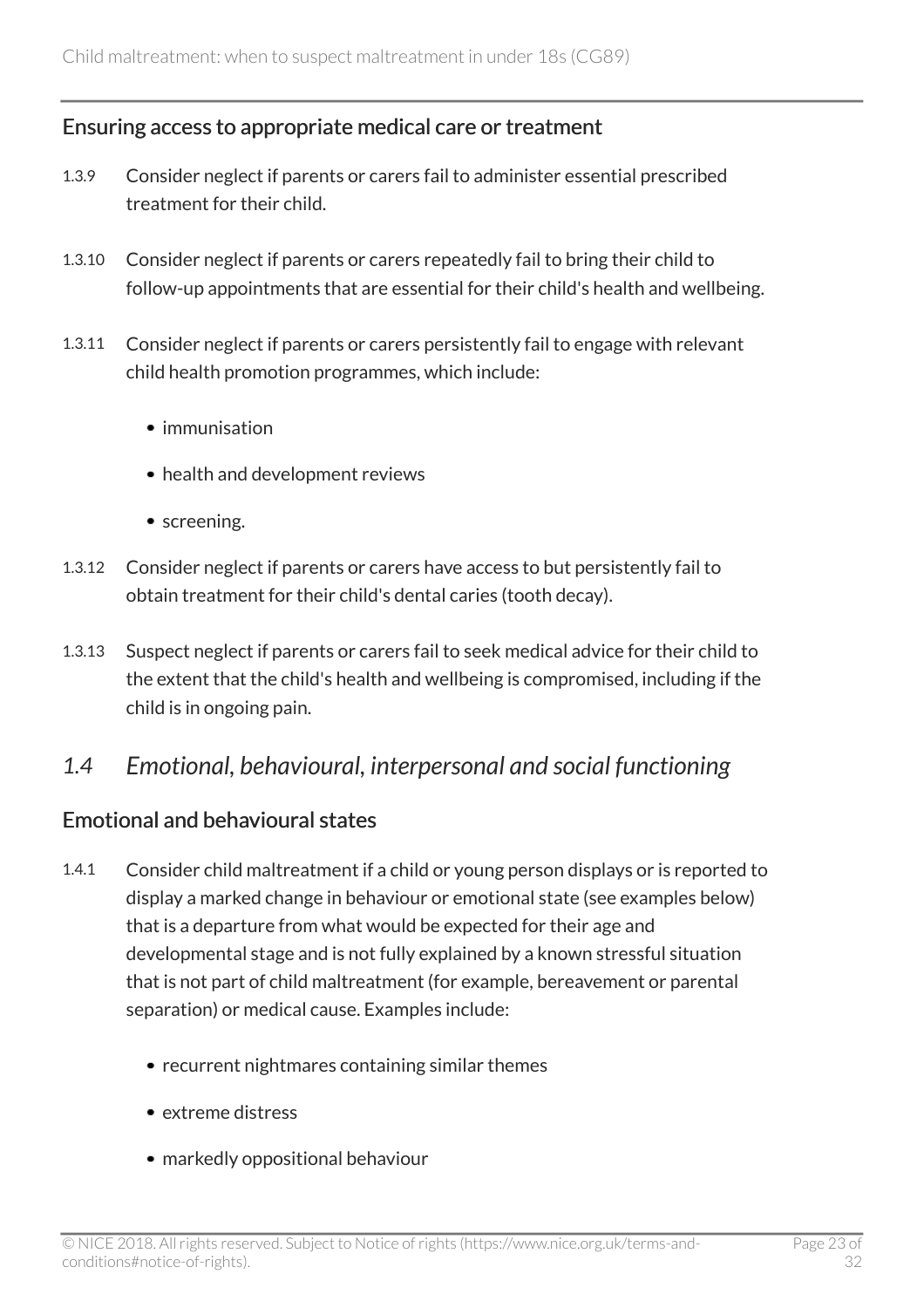- withdrawal of communication
- becoming withdrawn.
- 1.4.2 Consider child maltreatment if a child's behaviour or emotional state is not consistent with their age and developmental stage or cannot be fully explained by medical causes, neurodevelopmental disorders (for example, attention deficit hyperactivity disorder [ADHD], autism spectrum disorders) or other stressful situation that is not part of child maltreatment (for example, bereavement or parental separation). Examples of behaviour or emotional states that may fit this description include:
	- Emotional states:
		- fearful, withdrawn, low self-esteem
	- Behaviour:
		- aggressive, oppositional
		- habitual body rocking
	- Interpersonal behaviours:
		- indiscriminate contact or affection seeking
		- over-friendliness to strangers including healthcare professionals
		- excessive clinginess
		- persistently resorting to gaining attention
		- demonstrating excessively 'good' behaviour to prevent parental or carer disapproval
		- failing to seek or accept appropriate comfort or affection from an appropriate person when significantly distressed
		- coercive controlling behaviour towards parents or carers
		- lack of ability to understand and recognise emotions
		- very young children showing excessive comforting behaviours when witnessing parental or carer distress.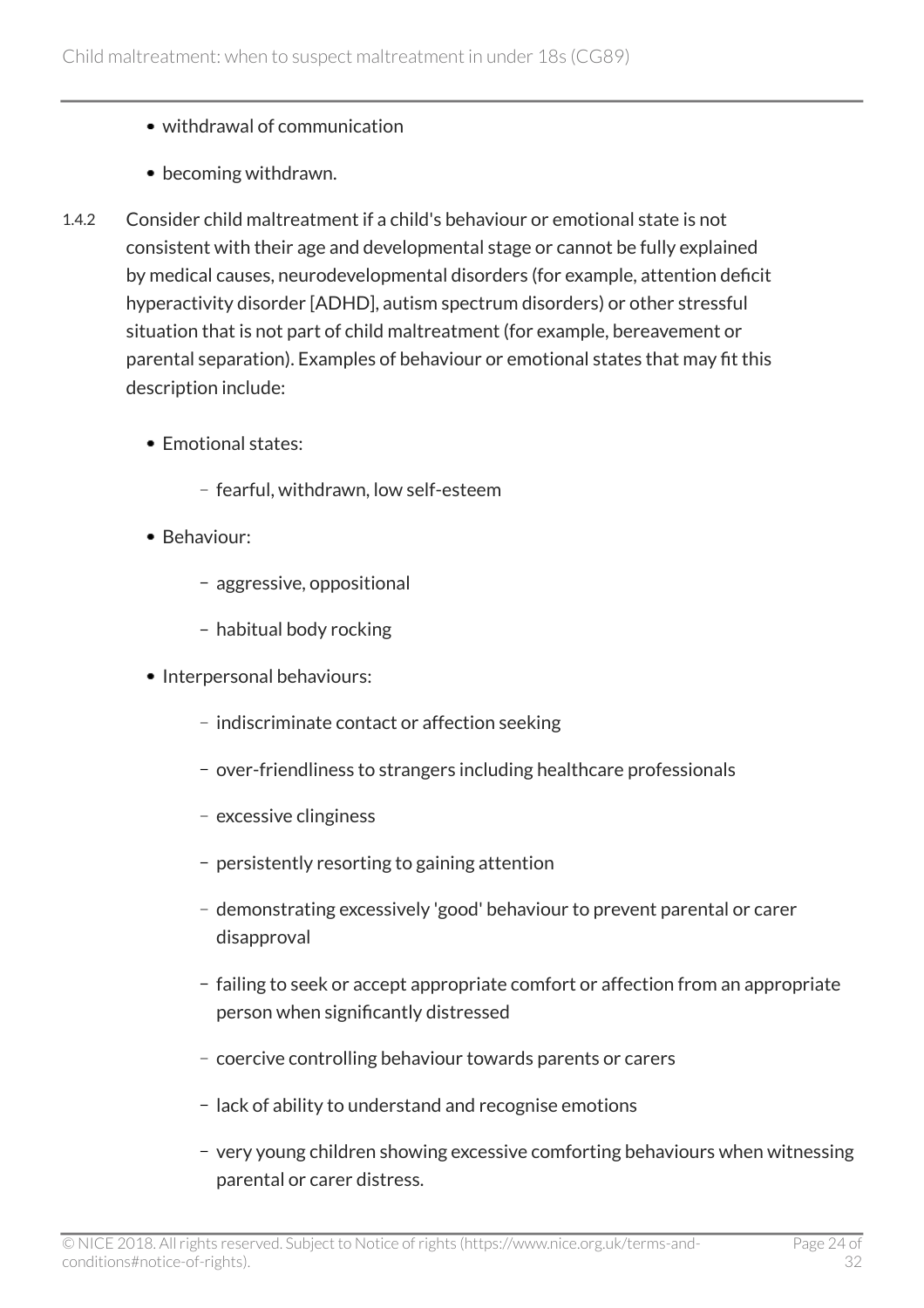- 1.4.3 Consider child maltreatment if a child shows repeated, extreme or sustained emotional responses that are out of proportion to a situation and are not expected for the child's age or developmental stage or fully explained by a medical cause, neurodevelopmental disorder (for example, ADHD, autism spectrum disorders) or bipolar disorder and the effects of any known past maltreatment have been explored. Examples of these emotional responses include:
	- anger or frustration expressed as a temper tantrum in a school-aged child
	- frequent rages at minor provocation
	- distress expressed as inconsolable crying.
- 1.4.4 Consider child maltreatment if a child shows dissociation (transient episodes of detachment that are outside the child's control and that are distinguished from daydreaming, seizures or deliberate avoidance of interaction) that is not fully explained by a known traumatic event unrelated to maltreatment.
- 1.4.5 Consider child maltreatment if a child or young person regularly has responsibilities that interfere with the child's essential normal daily activities (for example, school attendance).
- 1.4.6 Consider child maltreatment if a child responds to a health examination or assessment in an unusual, unexpected or developmentally inappropriate way (for example, extreme passivity, resistance or refusal).

#### Behavioural disorders or abnormalities either seen or heard about

### *Self-harm*

1.4.7 Consider past or current child maltreatment, particularly sexual, physical or emotional abuse, if a child or young person is deliberately self-harming. Selfharm includes cutting, scratching, picking, biting or tearing skin to cause injury, pulling out hair or eyelashes and deliberately taking prescribed or nonprescribed drugs at higher than therapeutic doses.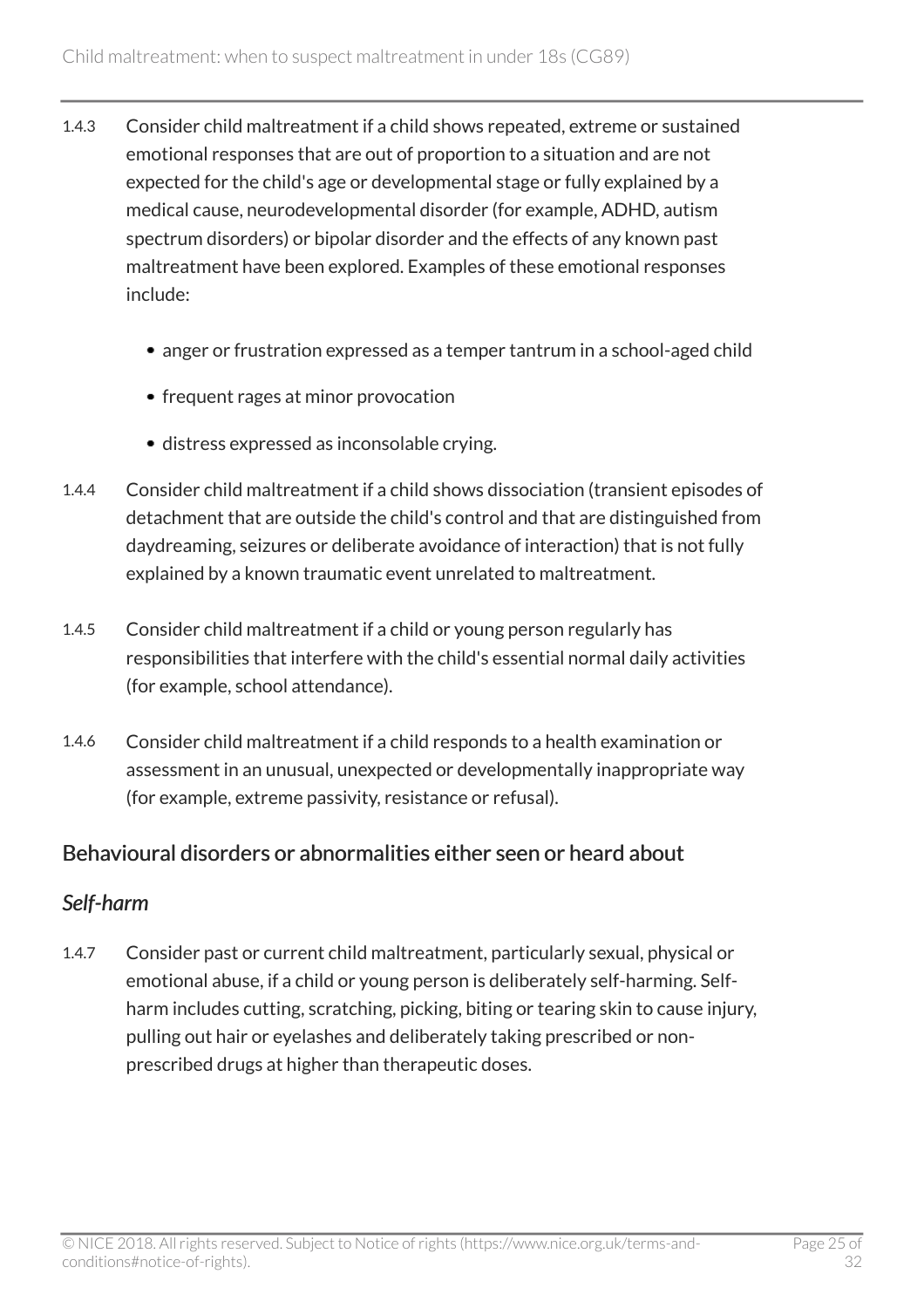### *Disturbances in eating and feeding behaviour*

<span id="page-25-0"></span>1.4.8 Suspect child maltreatment if a child repeatedly scavenges, steals, hoards or hides food with no medical explanation (for example Prader–Willi syndrome $^{\text{\tiny{[s]}})}.$ 

#### *Wetting and soiling*

- 1.4.9 Consider child maltreatment if a child has secondary day- or night-time wetting that persists despite adequate assessment and management unless there is a medical explanation (for example, urinary tract infection) or clearly identified stressful situation that is not part of maltreatment (for example, bereavement, parental separation).
- 1.4.10 Consider child maltreatment if a child is reported to be deliberately wetting.
- 1.4.11 Consider child maltreatment if a child shows encopresis (repeatedly defecating a normal stool in an inappropriate place) or repeated, deliberate smearing of faeces.

#### *Sexualised behaviour*

- 1.4.12 Suspect child maltreatment, and in particular sexual abuse, if a pre-pubertal child displays or is reported to display repeated or coercive sexualised behaviours or preoccupation (for example, sexual talk associated with knowledge, emulating sexual activity with another child).
- 1.4.13 Suspect current or past child maltreatment if a child or young person's sexual behaviour is indiscriminate, precocious or coercive.
- 1.4.14 Suspect sexual abuse if a pre-pubertal child displays or is reported to display unusual sexualised behaviours. Examples include:
	- oral–genital contact with another child or a doll
	- requesting to be touched in the genital area
	- inserting or attempting to insert an object, finger or penis into another child's vagina or anus.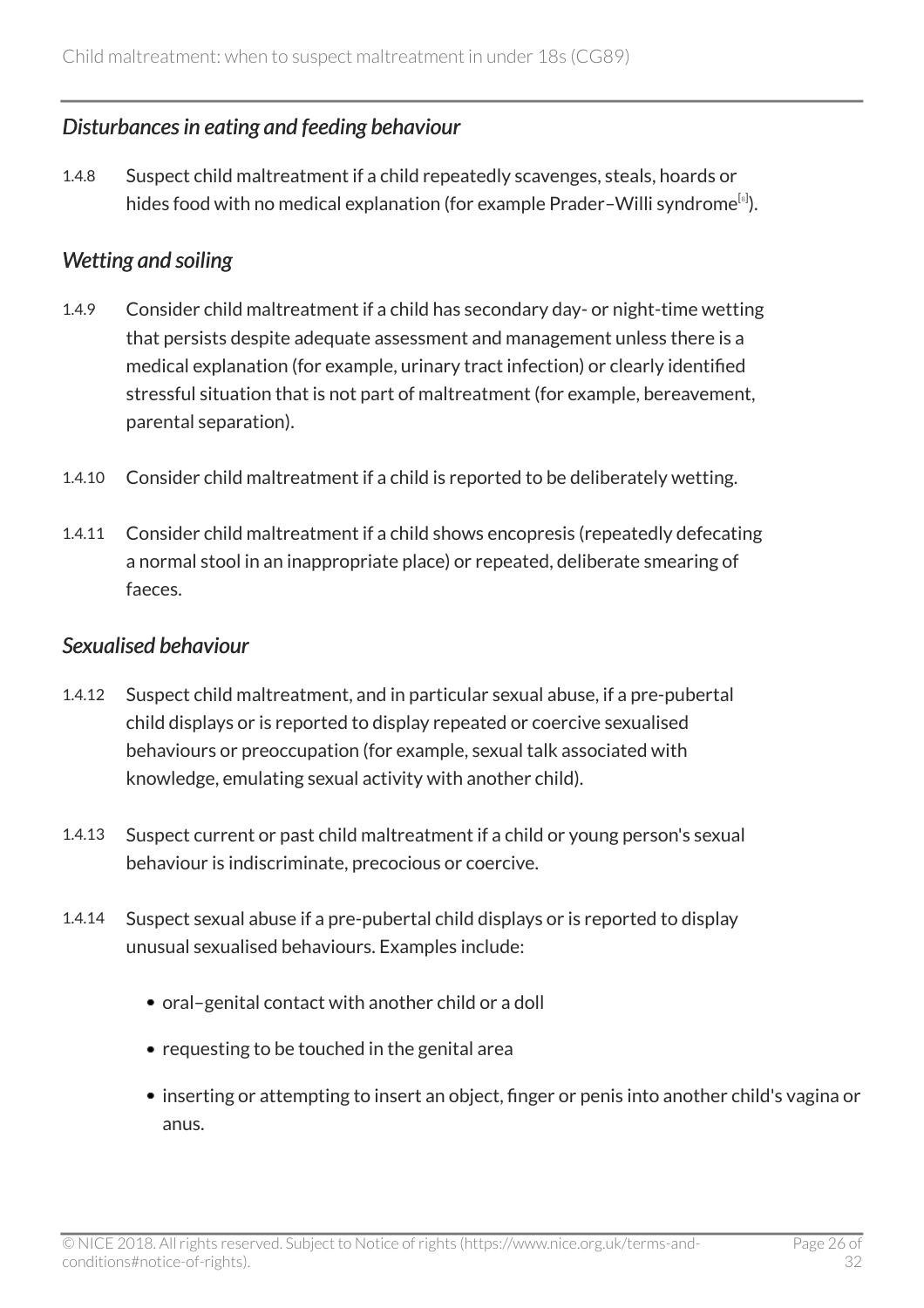### *Runaway behaviour*

1.4.15 Consider child maltreatment if a child or young person has run away from home or care, or is living in alternative accommodation without the full agreement of their parents or carers.

### <span id="page-26-0"></span>*1.5 Parent–child interactions*

- 1.5.1 Consider emotional abuse if there is concern that parent– or carer–child interactions may be harmful. Examples include:
	- Negativity or hostility towards a child or young person.
	- Rejection or scapegoating of a child or young person.
	- Developmentally inappropriate expectations of or interactions with a child, including inappropriate threats or methods of disciplining.
	- Exposure to frightening or traumatic experiences.
	- Using the child for the fulfilment of the adult's needs (for example, in marital disputes).
	- Failure to promote the child's appropriate socialisation (for example, involving children in unlawful activities, isolation, not providing stimulation or education).
- 1.5.2 Suspect emotional abuse if the interactions observed in recommendation 1.5.1 are persistent.
- 1.5.3 Consider child maltreatment if parents or carers are seen or reported to punish a child for wetting or soiling despite professional advice that the symptom is involuntary.
- 1.5.4 Consider emotional neglect if there is emotional unavailability and unresponsiveness from the parent or carer towards a child or young person and in particular towards an infant.
- 1.5.5 Suspect emotional neglect if the interaction observed in recommendation 1.5.4 is persistent.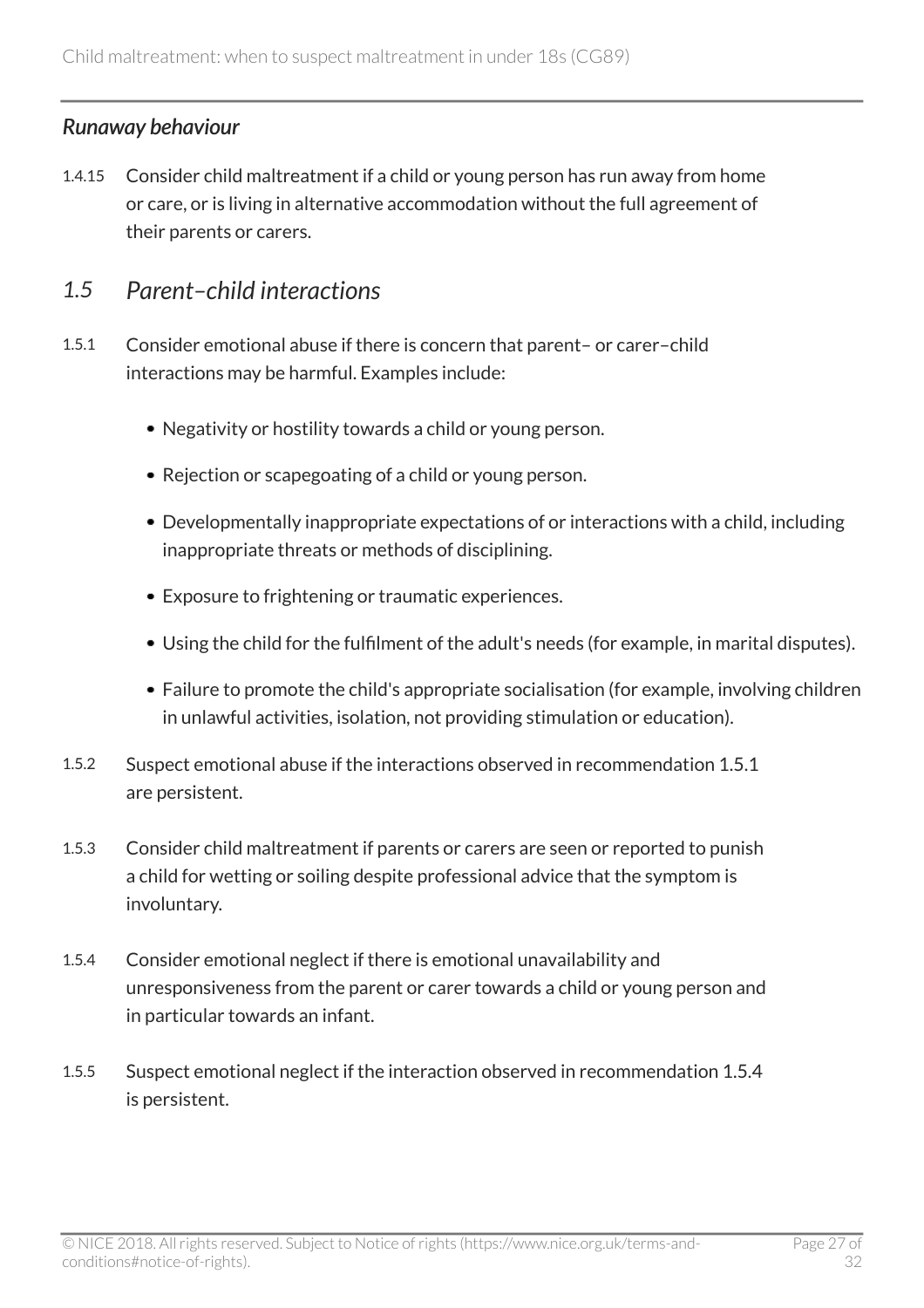1.5.6 Consider child maltreatment if a parent or carer refuses to allow a child or young person to speak to a healthcare professional on their own when it is necessary for the assessment of the child or young person.

<span id="page-27-0"></span> $^{\text{\tiny{[3]}}}$  $^{\text{\tiny{[3]}}}$  $^{\text{\tiny{[3]}}}$ It is standard practice to refer to children's social services when a child or young person makes a disclosure of maltreatment (even though it may not be precise in every detail).

<span id="page-27-1"></span> $[4]$  $[4]$  $[4]$ Unsuitable means implausible, inadequate or inconsistent. See section 1. For definitions of suspect and consider, see section 1.

<span id="page-27-2"></span> $^{\text{\tiny{[s]}}}$ In these circumstances, consider should include discussion of your concerns with a named or designated professional for safeguarding children.

<span id="page-27-3"></span>[[6](#page-17-1)] Under the Sexual Offences Act 2003, any sexual intercourse with a child younger than 13 years is unlawful. However, the Crown Prosecution Service guidance indicates that if this sexual intercourse occurs between a person under 18 and a child under 13, and the sexual intercourse is genuinely consensual and the individuals concerned are fairly close in age and development, a prosecution is unlikely to be appropriate.

<span id="page-27-4"></span> $^{[\imath]}$ Under the Sexual Offences Act 2003, any sexual intercourse with a child aged 13–15 years is unlawful. However, the Crown Prosecution Service guidance indicates that consensual sexual intercourse between a person under 18 and a child aged 13–15 years would not normally require criminal proceedings in the absence of aggravating features.

<span id="page-27-5"></span> $^{\text{\tiny{[s]}}}$ Prader–Willi syndrome is a genetic condition leading to a range of symptoms, including overeating, restricted growth, reduced muscle tone, and learning and behavioural difficulties.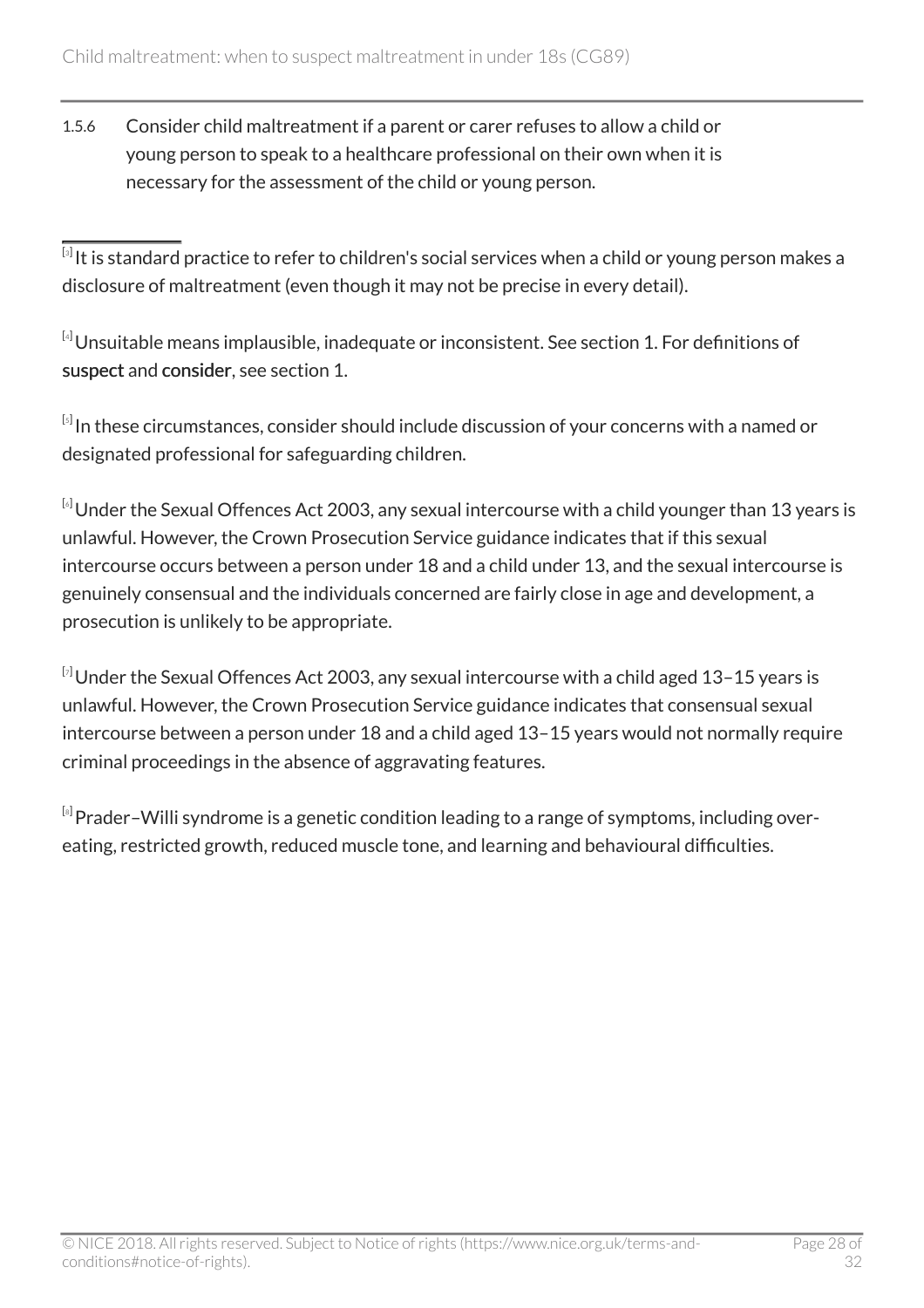# <span id="page-28-0"></span>2 Research recommendations

The Guideline Development Group has made the following recommendations for research, based on its review of evidence, to improve NICE guidance and patient care in the future. The Guideline Development Group's full set of research recommendations is detailed in the [full guideline](https://www.nice.org.uk/guidance/cg89/evidence).

### <span id="page-28-1"></span>*2.1 Fractures*

How can abusive fractures be differentiated from those resulting from conditions that lead to bone fragility and those resulting from accidents, particularly in relation to metaphyseal fractures?

#### Why this is important

The existing evidence base does not fully account for the features that differentiate fractures from different causes in infants and pre-school age children. A prospective comparative study of fractures in physical abuse, those resulting from conditions that lead to bone fragility and those resulting from accidental trauma would help address this question. Any such study should encompass a study of metaphyseal fractures.

### <span id="page-28-2"></span>*2.2 Anogenital warts*

What is the association between anogenital warts and sexual abuse in children of different ages?

### Why this is important

Anogenital warts can be acquired by vertical transmission, sexual contact and by non-sexual transmission within households. A thorough prospective study is needed to investigate the differential causes of anogenital warts in children. Such a study should include full viral typing of the warts in the index case and contacts where possible.

# <span id="page-28-3"></span>*2.3 Fabricated or induced illness*

Are the indicators of fabricated or induced illness as described in the recommendations (1.2.11, 1.2.12) valid for discriminating fabricated or induced illness from other explanations?

#### Why this is important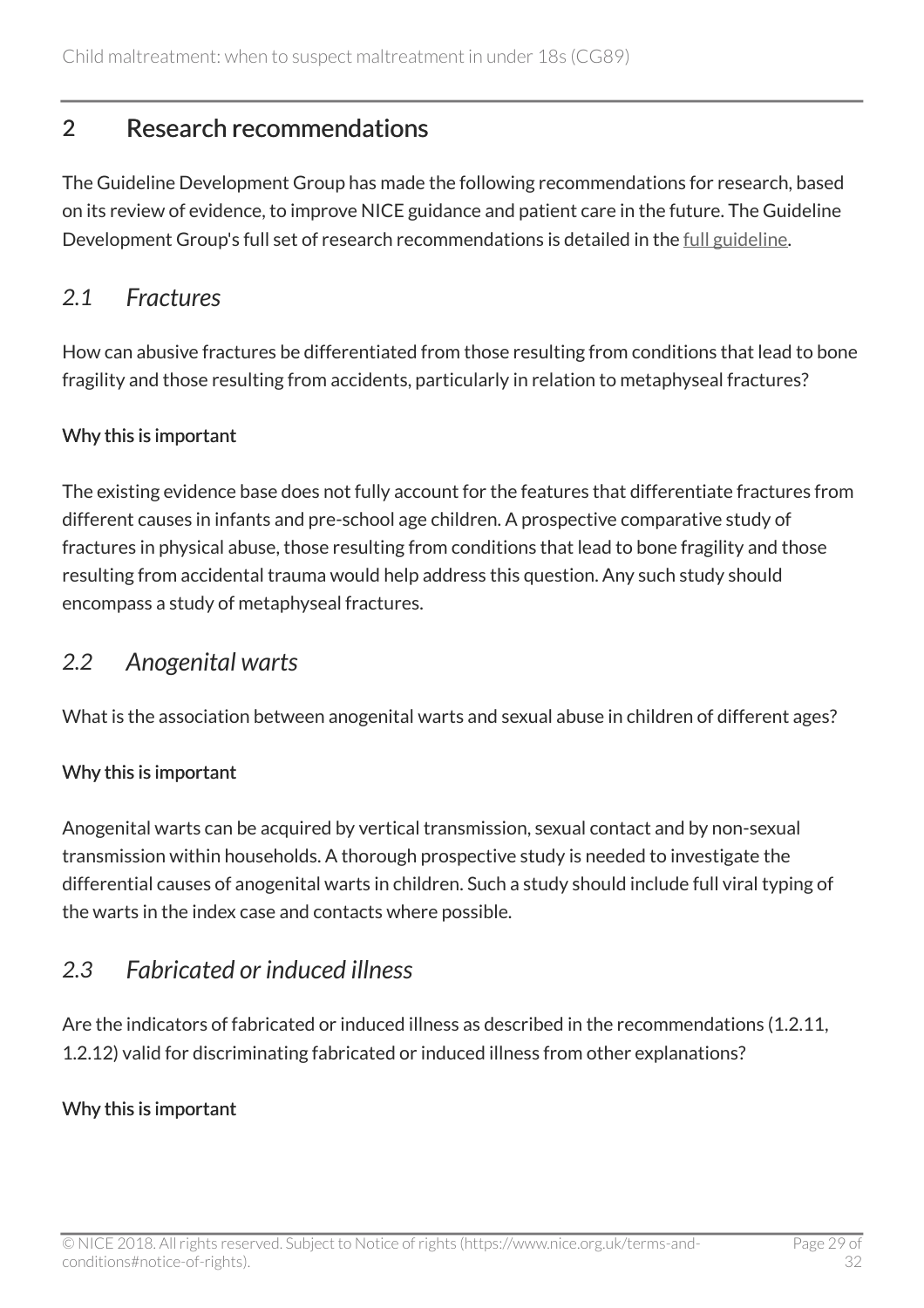Although the alerting signs have been developed based on clinical experience and are considered clinically useful in detecting fabricated or induced illness, there is a need to establish their discriminant validity. This could be achieved by a prospective longitudinal study.

# <span id="page-29-0"></span>*2.4 Emotional and behavioural states*

What aspects of behaviours and emotional states as alerting individual signs discriminate maltreated children from non-maltreated children in the healthcare setting?

#### Why this is important

Much of the research in this area uses composite scores from instruments or scenarios to discriminate maltreated from non-maltreated children. To translate these scores into items that are usable for healthcare professionals who are meeting children for the first time, it is necessary to know whether particular behavioural and emotional states can be used to identify maltreated children. A prospective comparative study in the healthcare setting is required.

## <span id="page-29-1"></span>*2.5 Recurrent abdominal pain*

What is the association between unexplained recurrent abdominal pain and child maltreatment?

### Why this is important

Recurrent abdominal pain is a common presentation in primary care and is often unexplained. A large observational study on the association between unexplained recurrent abdominal pain and child maltreatment is needed.

# <span id="page-29-2"></span>*More information*

You can also see this guideline in the NICE Pathway on [child abuse and neglect.](https://pathways.nice.org.uk/pathways/child-abuse-and-neglect)

To find out what NICE has said on topics related to this guideline, see our web page on [children](https://www.nice.org.uk/guidance/population-groups/children-and-young-people) [and young people.](https://www.nice.org.uk/guidance/population-groups/children-and-young-people)

See also the guideline committee's discussion and the evidence reviews (in the [full guideline\)](http://www.nice.org.uk/Guidance/CG89/evidence), and information about [how the guideline was developed](http://www.nice.org.uk/Guidance/CG89/documents), including details of the committee.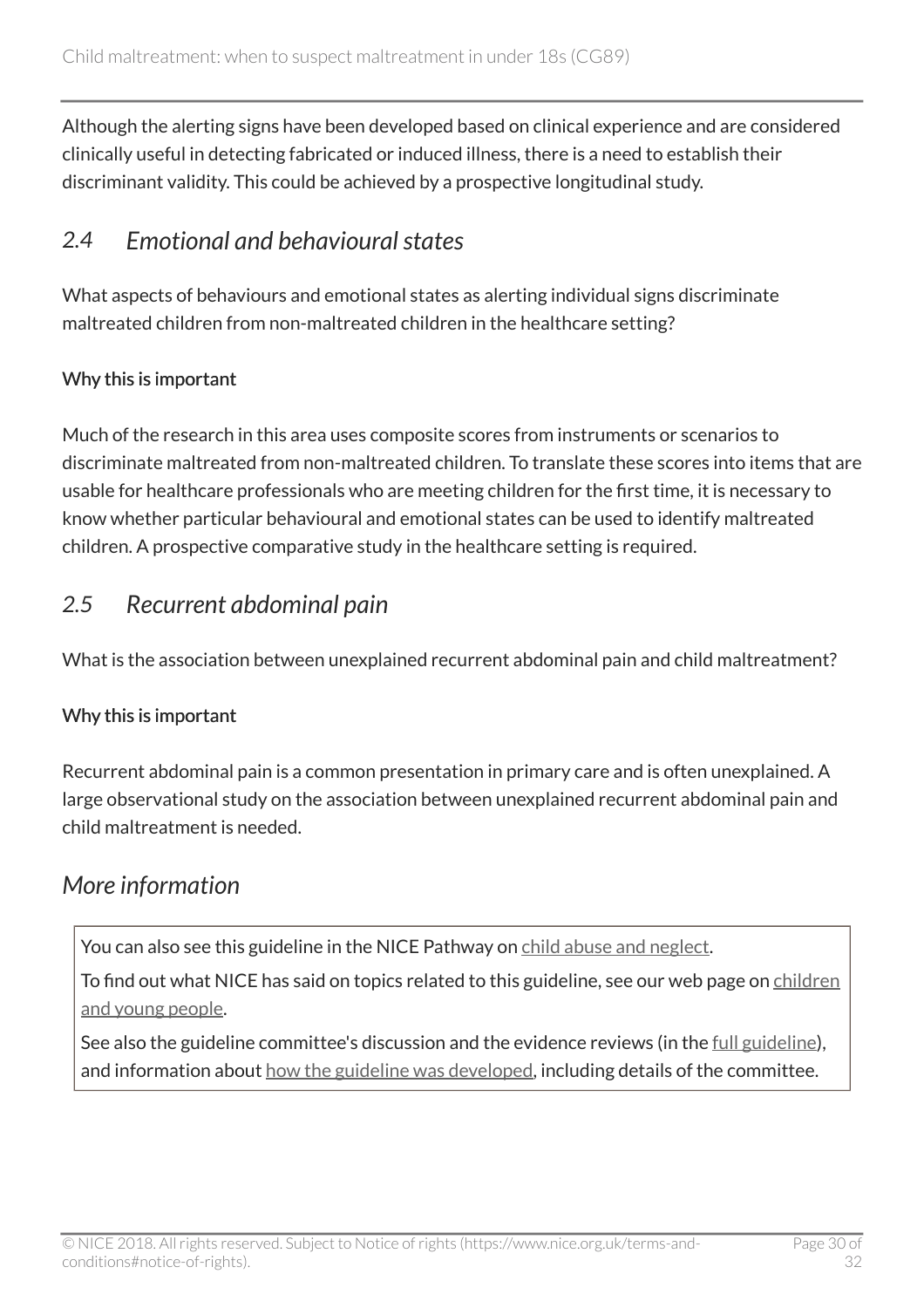# <span id="page-30-0"></span>Update information

October 2017: Since publication of this guideline, NICE has produced a guideline on [child abuse](http://www.nice.org.uk/guidance/ng76) [and neglect](http://www.nice.org.uk/guidance/ng76). Recommendations relevant to both health and social care practitioners appear in this guideline and the child abuse and neglect guideline. Clinical features (including physical injuries) are covered in this guideline. Recommendations 1.3.2, 1.3.3, 1.3.4, 1.3.10, 1.3.12, 1.4.1, 1.4.2, 1.4.3, 1.4.4, 1.4.5, 1.4.12, 1.4.13, 1.5.1, 1.5.2, 1.5.3, 1.5.4 and 1.5.5 have had minor edits in line with NICE's child abuse and neglect guideline. Recommendation 1.3.6 has had a link added to the NICE guideline on [faltering growth.](http://www.nice.org.uk/guidance/ng75) Recommendation 1.4.8 has been updated with information on Prader–Willi syndrome.

February 2016: The guideline title has been changed to 'Child maltreatment: when to suspect maltreatment in under 18s'.

January 2014: Recommendation 1.2.1 footnote 6 has been further amended to ensure it accurately reflects Crown Prosecution Service guidance.

Recommendation 1.2.2 has been clarified by adding a footnote reflecting Crown Prosecution Service guidance.

March 2013: Recommendation 1.2.1 has been clarified by adding a footnote referencing the Sexual Offences Act 2003.

#### December 2009:

This guidance was reissued in December 2009 to correct a factual inaccuracy in recommendation 1.2.13.

The following recommendation was changed from:

*Consider child maltreatment if a child has poor school attendance that the parents or carers know about that has no justification on health, including mental health, grounds and formally approved home education is not being provided*.

to: